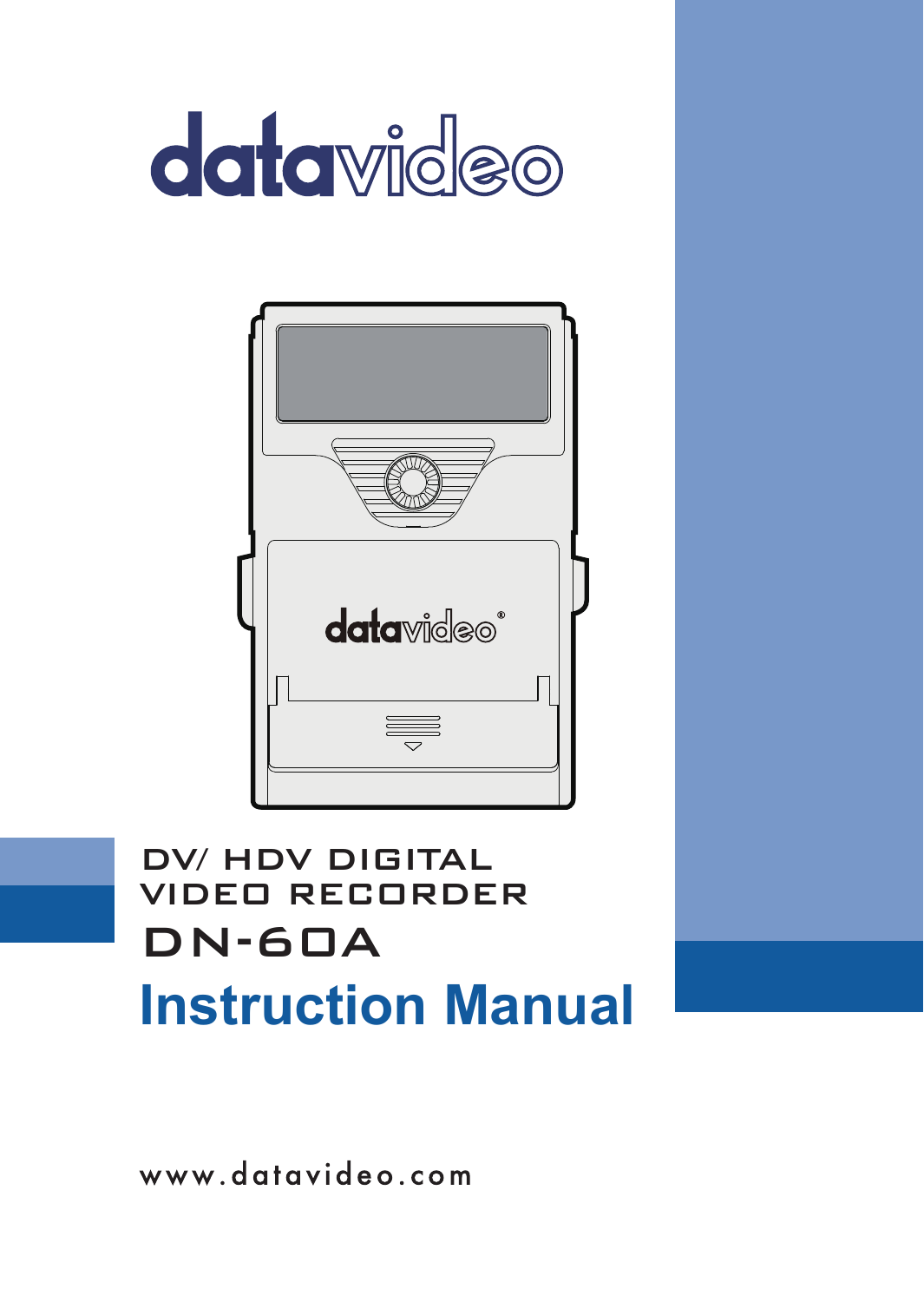# **Table of Contents**

| 3.3 DN-60A STATUS LED AND ERROR MESSAGES 15 |  |
|---------------------------------------------|--|
|                                             |  |
|                                             |  |
|                                             |  |
|                                             |  |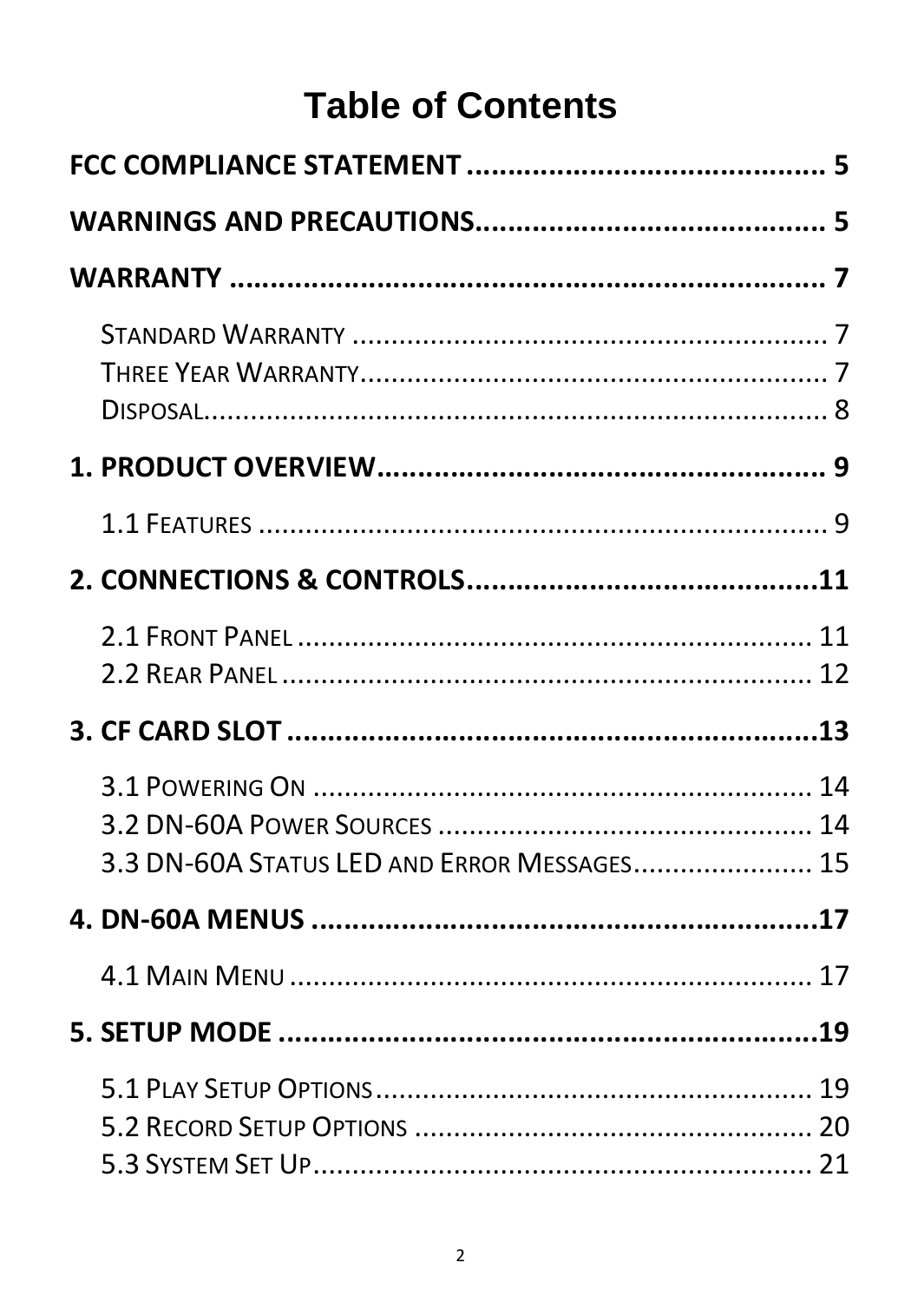| 6.1 CHOOSE A FILE OPERATING SYSTEM, FAT32 OR NTFS  23<br>6.8 SET THE AUDIO SAMPLING RATE IN THE SOURCE EQUIPMENT , 25<br>6.14 STOP A RECORDING BEFORE POWERING OFF 27 |  |
|-----------------------------------------------------------------------------------------------------------------------------------------------------------------------|--|
|                                                                                                                                                                       |  |
| 7.3 DN-60A PLAYOUT TO A CAMERA LCD PANEL  29                                                                                                                          |  |
| 8. BEFORE TRANSFERRING THE CF CARD TO A COMPUTER .30                                                                                                                  |  |
|                                                                                                                                                                       |  |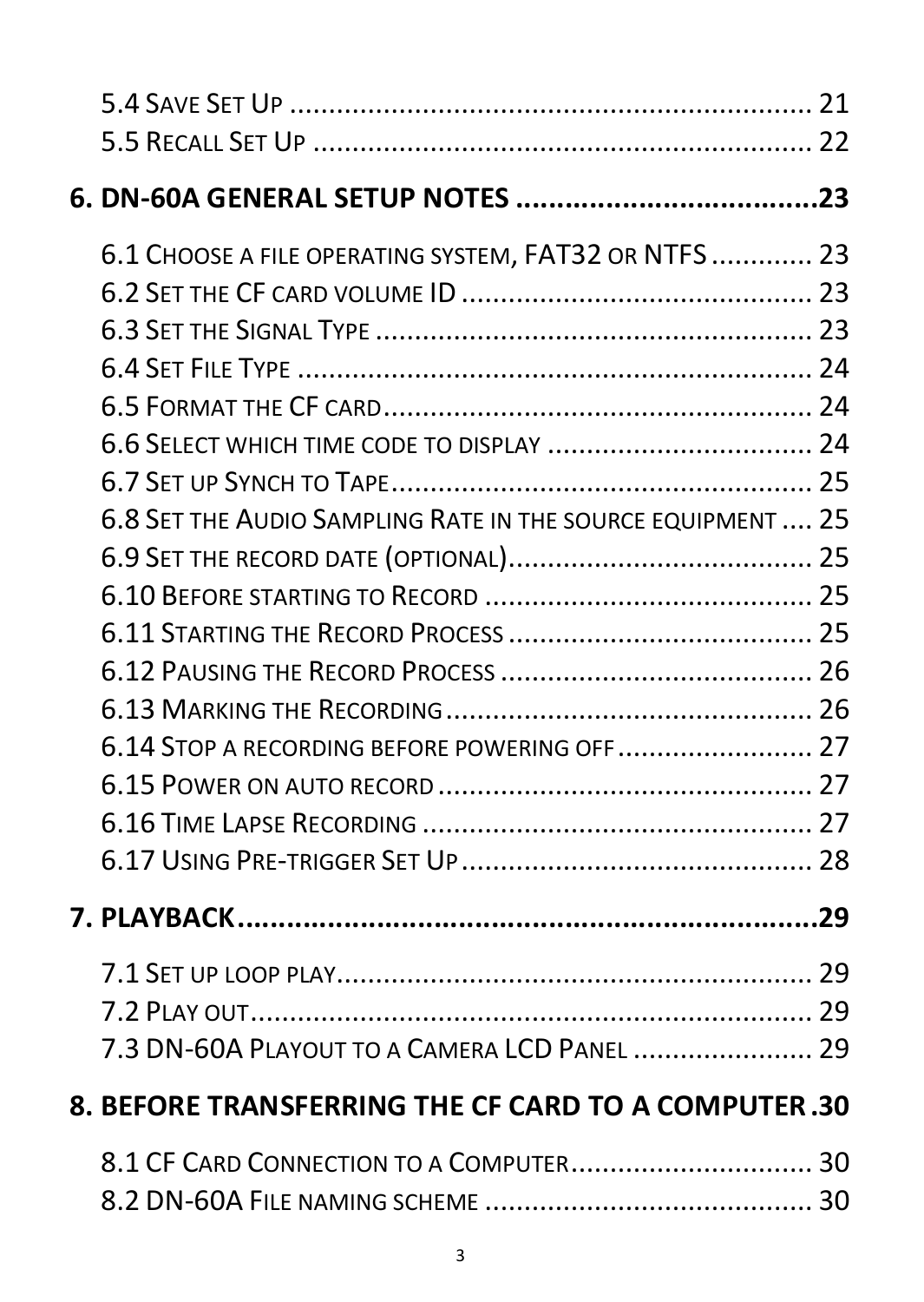| 9. QUALIFIED DN-60A CF CARDS AND MAX RECORDING |  |
|------------------------------------------------|--|
|                                                |  |
| 11. DN-60A RS-232 CONTROLLER COMMAND SET34     |  |
|                                                |  |
|                                                |  |
|                                                |  |
|                                                |  |
|                                                |  |
|                                                |  |

#### **Disclaimer of Product and Services**

The information offered in this instruction manual is intended as a guide only. At all times, Datavideo Technologies will try to give correct, complete and suitable information. However, Datavideo Technologies cannot exclude that some information in this manual, from time to time, may not be correct or may be incomplete. This manual may contain typing errors, omissions or incorrect information. Datavideo Technologies always recommend that you double check the information in this document for accuracy before making any purchase decision or using the product. Datavideo Technologies is not responsible for any omissions or errors, or for any subsequent loss or damage caused by using the information contained within this manual. Further advice on the content of this manual or on the product can be obtained by contacting your local Datavideo Office or dealer.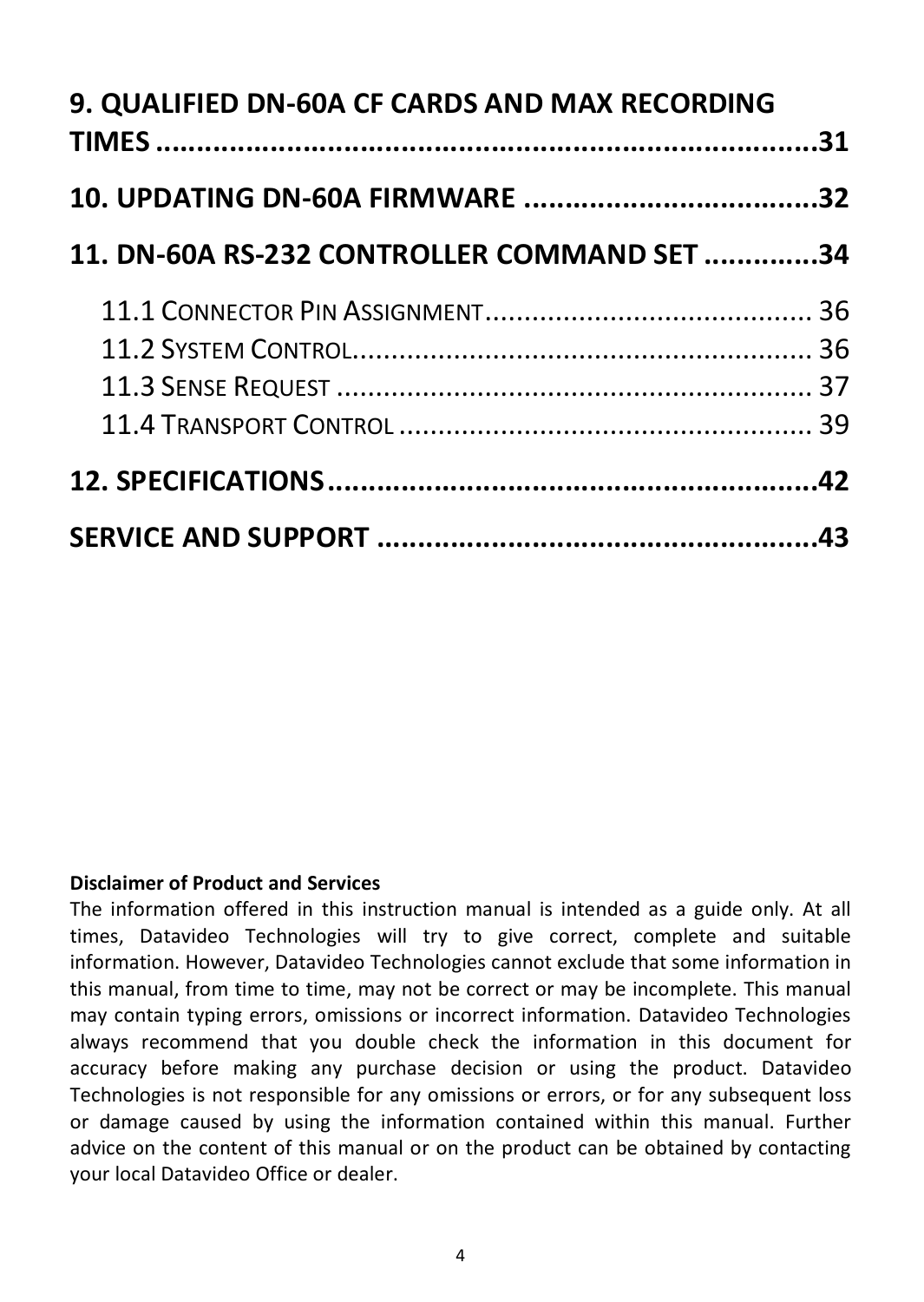# <span id="page-4-0"></span>**FCC Compliance Statement**

This device complies with part 15 of the FCC rules. Operation is subject to the following two conditions:

- 1. This device may not cause harmful interference, and
- 2. This device must accept any interference received, including interference that may cause undesired operation.

### <span id="page-4-1"></span>**Warnings and Precautions**

- 1. Read all of these warnings and save them for later reference.
- 2. Follow all warnings and instructions marked on this unit.



- 3. Unplug this unit from the wall outlet before cleaning. Do not use liquid or aerosol cleaners. Use a slightly damp cloth for cleaning.
- 4. Do not use this unit in or near water.
- 5. Do not place this unit on an unstable surface, cart, stand, or table. The unit may fall, causing serious damage.
- 6. Any slots and openings on the case top, back, and bottom are provided for ventilation. To ensure safe and reliable operation of this unit, and to protect it from overheating, do not block or cover these openings. Do not place this unit on a bed, sofa, rug, or similar surface, as the ventilation openings may become blocked. This unit should never be placed near or over a heat source or radiator. This unit should not be placed in a built-in installation unless proper ventilation is provided.
- 7. This product should only be operated from the type of power source indicated on the marking label of the AC adapter. If you are not sure of the type of power available, consult your Datavideo dealer or your local power company.
- 8. Do not allow anything to rest on the power cord. Do not locate this unit where the power cord will be walked on, rolled over, damaged or otherwise stressed.
- 9. If an extension cord must be used with this unit, make sure that the total of the ampere ratings on the products plugged into the extension cord do not exceed the extension cord's rating.
- 10. Make sure that the total amperes of all the units that are plugged into a single wall outlet do not exceed 15 amperes.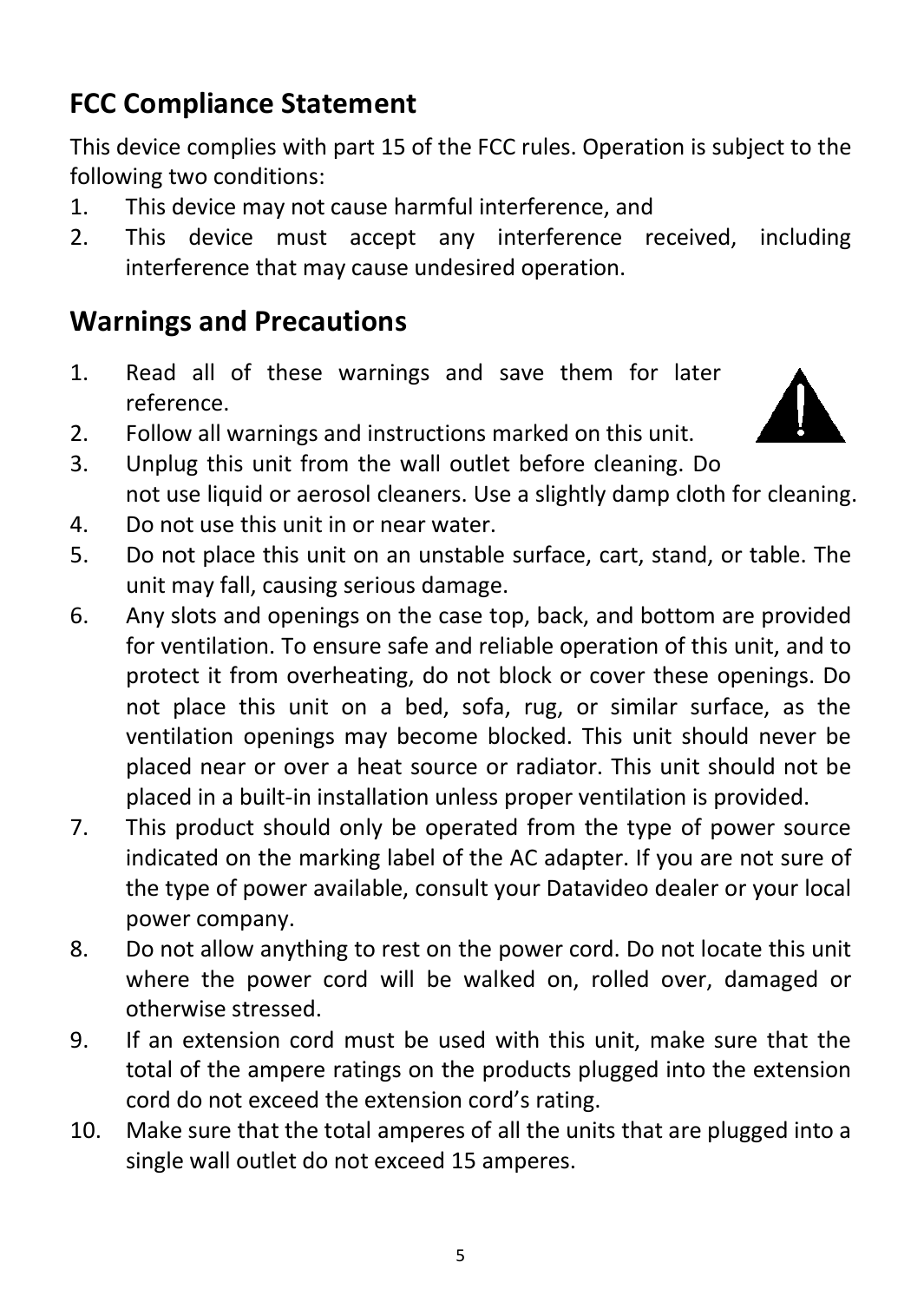- 11. Never push objects of any kind into this unit through the case ventilation slots, as they may touch dangerous voltage points or short out parts that could result in risk of fire or electric shock. Never spill liquid of any kind onto or into this unit.
- 12. Except as specifically explained elsewhere in this manual, do not attempt to service this product yourself. Opening or removing covers that are marked "Do Not Remove" may expose you to dangerous voltage points or other risks, and will void your warranty. Refer all service issues to qualified service personnel.
- 13. Unplug this product from the wall outlet and refer to qualified service personnel under the following conditions:
	- a. When the power cord is damaged or frayed;
	- b. When liquid has spilled into the unit;
	- c. When the product has been exposed to rain or water;
	- d. When the product does not operate normally under normal operating conditions. Adjust only those controls that are covered by the operating instructions in this manual; improper adjustment of other controls may result in damage to the unit and may often require extensive work by a qualified technician to restore the unit to normal operation;
	- e. When the product has been dropped or the case has been damaged;
	- f. When the product exhibits a distinct change in performance, indicating a need for service.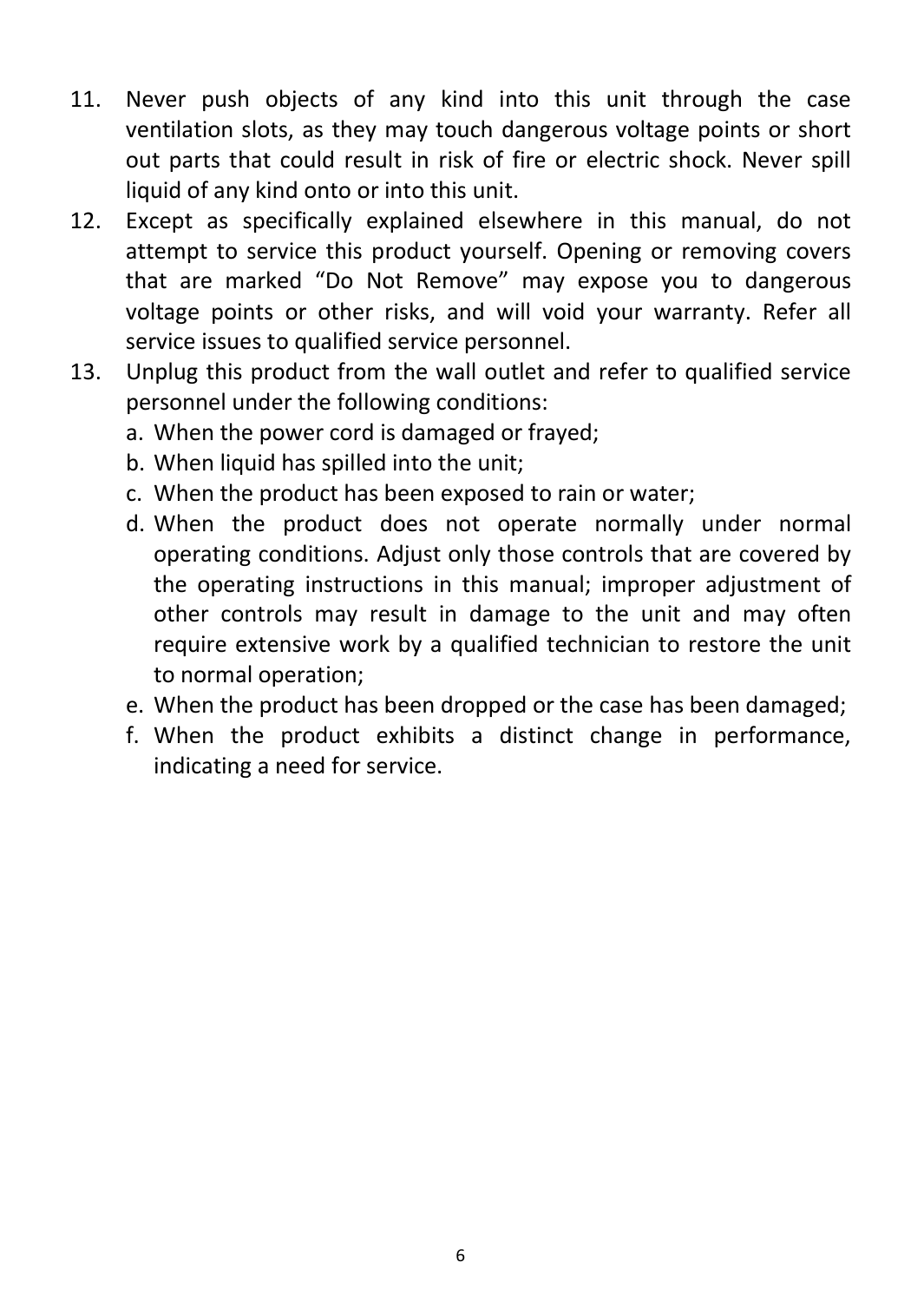### <span id="page-6-0"></span>**Warranty**

#### <span id="page-6-1"></span>**Standard Warranty**

- Datavideo equipment are guaranteed against any manufacturing defects for one year from the date of purchase.
- The original purchase invoice or other documentary evidence should be supplied at the time of any request for repair under warranty.
- Damage caused by accident, misuse, unauthorized repairs, sand, grit or water is not covered under warranty.
- Viruses and malware infections on the computer systems are not covered under warranty.
- Any errors that are caused by unauthorized third-party software installations, which are not required by our computer systems, are not covered under warranty.
- All mail or transportation costs including insurance are at the expense of the owner.
- All other claims of any nature are not covered.
- Cables and batteries are not covered under warranty.
- Warranty only valid in the country or region of purchase.
- Your statutory rights are not affected.

#### <span id="page-6-2"></span>**Three Year Warranty**

All Datavideo products purchased after July 1st, 2017 are qualified for a free two years extension to the standard warranty, providing the product is registered with Datavideo within 30 days of purchase.



• Certain parts with limited lifetime expectancy such as LCD panels, DVD drives, Hard Drive, Solid State Drive, SD Card, USB Thumb Drive, Lighting, Camera module, PCIe Card are covered for the first 10000 hours, or 1 year (whichever comes first).

Any three-year warranty claims must be made to your local Datavideo office or one of its authorized Distributors before the extended warranty expires.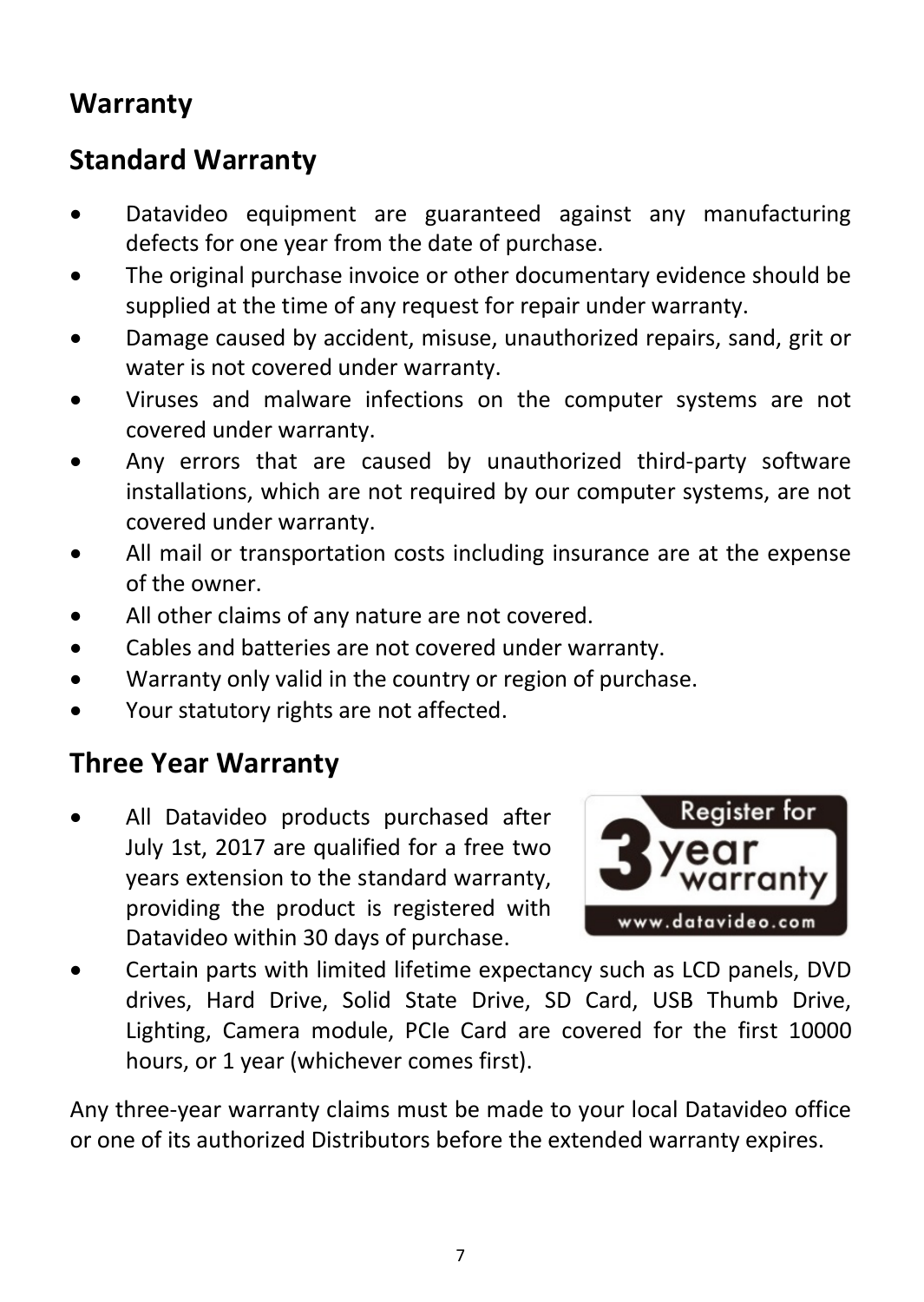#### <span id="page-7-0"></span>**Disposal**



#### **For EU Customers only - WEEE Marking**

This symbol on the product or on its packaging indicates that this product must not be disposed of with your other household waste. Instead, it is your responsibility to dispose of your waste equipment by handing it over to a designated collection point for the recycling of waste electrical and electronic equipment. The separate

collection and recycling of your waste equipment at the time of disposal will help to conserve natural resources and ensure that it is recycled in a manner that protects human health and the environment. For more information about where you can drop off your waste equipment for recycling, please contact your local city office, your household waste disposal service or the shop where you purchased the product.



*CE Marking* is the symbol as shown on the left of this page. The letters "**CE**" are the abbreviation of French phrase "Conformité Européene" which literally means "European Conformity". The term initially used was "EC

Mark" and it was officially replaced by "CE Marking" in the Directive 93/68/EEC in 1993. "CE Marking" is now used in all EU official documents.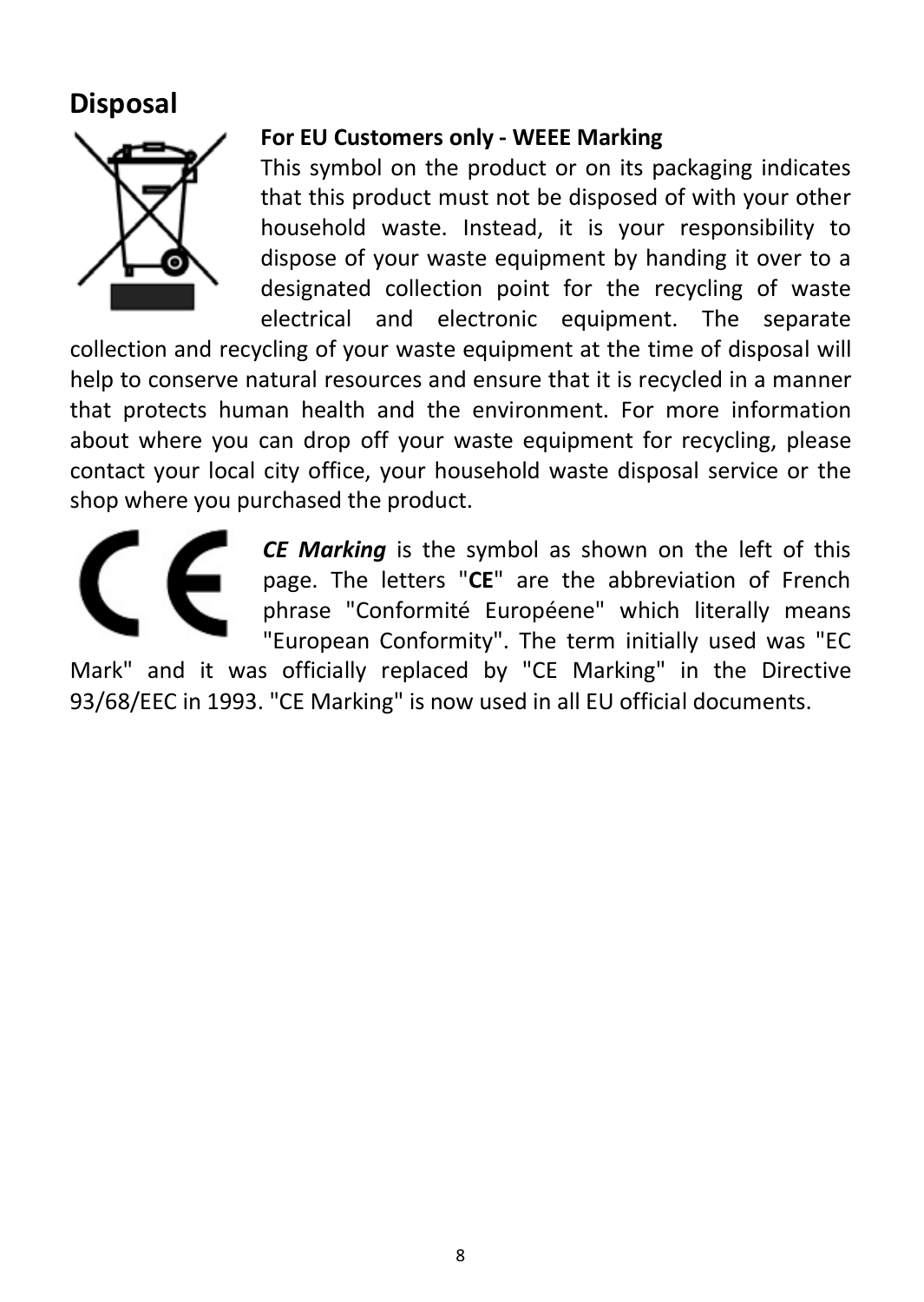### <span id="page-8-0"></span>**1. Product Overview**

The DN-60A is a small and portable video recorder/player capable of recording to certified removable Compact Flash (CF) cards. It can record up to 4.5 hours\* of video depending on the recording format, settings and CF card size. The unit can easily be set up for FAT32 or NTFS file systems; as well as DV PAL, DV NTSC, DVC Pro 25, DVC Pro 50 and HDV (1280x720p or 1440x1080i) also.

This unit is capable of recording from digital IEEE-1394B sources. It can also be set up to record SD PAL or SD NTSC Time Lapse sequences at a variety of intervals. Set it up to buffer live video and when you press record within 8 seconds of an event you can be confident that you have recorded that must have shot.

Once recorded Drag and Drop your chosen video files directly to the timeline of your Non-Linear Editing program using popular DV file types such as Microsoft AVI type 2, Canopus AVI, QuickTime MOV and MXF (OP 1A) as well as M2T in HDV mode. With this many useful features the DN-60A is ideal for a variety applications within broadcast, education, animation, science, medical, construction and security.

### <span id="page-8-1"></span>**1.1 Features**

• Small, easy to carry and camera mountable Compact Flash recorder

#### **Input Video Connections**

- IEEE-1394 supports DV25, DVC Pro 25, DVC Pro 50 and HDV only
- Embedded External or Internal Time Code

# **Output Connections**

• IEEE-1394 in playback can supply DV, DVC Pro and HDV signals to the camera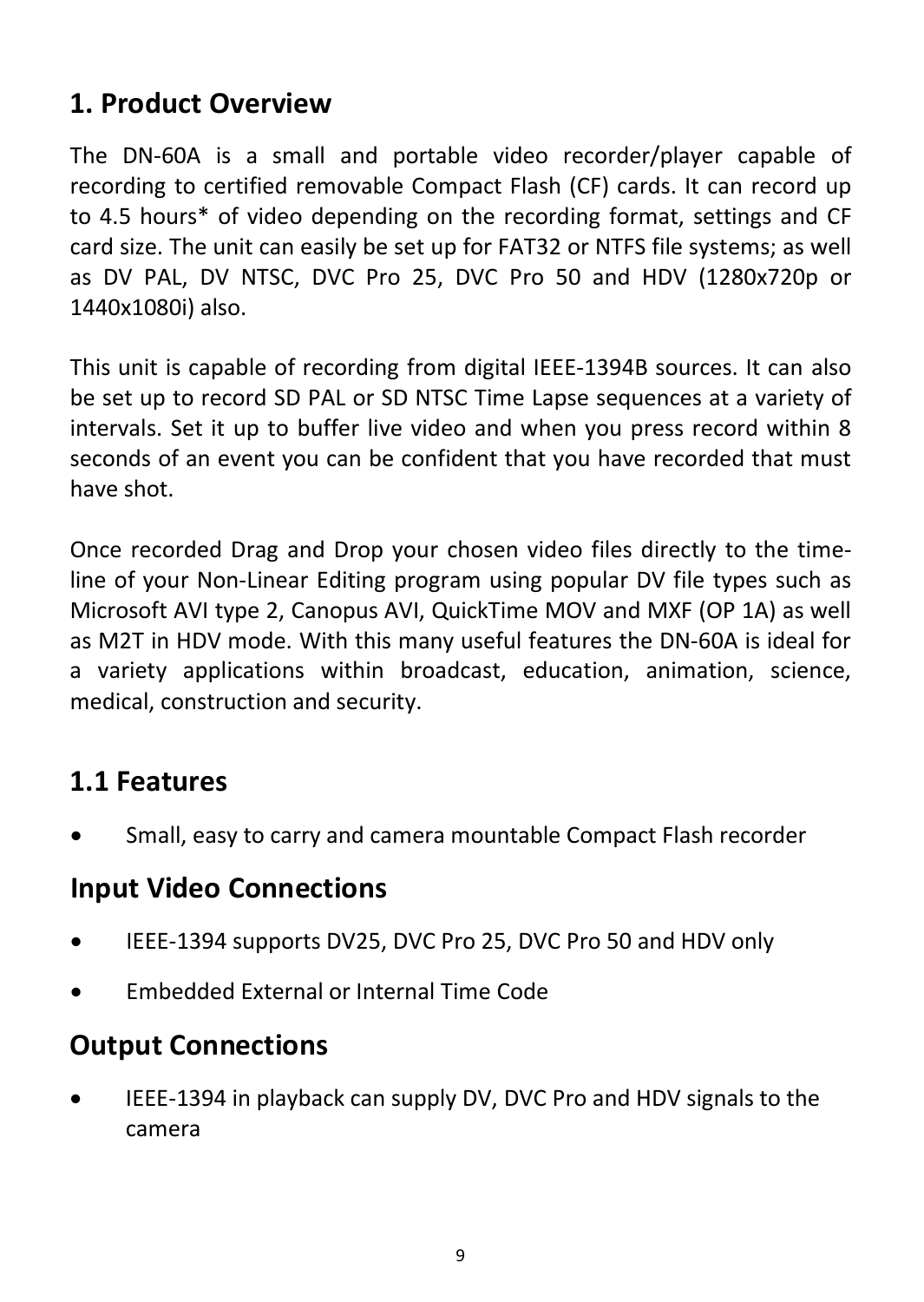- IEEE-1394 connection supports AVC command set via PC and Mac FW400 connections
- Allows recording to Microsoft AVI, Canopus AVI, QuickTime DV MOV, MXF OP1A and M2T file formats directly (M2T converts to QuickTime via supplied utility on CD)
- Auto power on of unit when connected camera is switched on
- Default 48KHz (16bit) audio sampling rate for best quality audio recording
- Time-lapse with single or multi frame recording at user defined intervals
- 4 or 8 second pre-trigger buffer, useful in recording unexpected events especially in science research, wildlife recording, Health & Safety or security applications
- Loop playback of video from a selected video bin
- Can be set to Auto record to the current empty video bin when the unit is powered on
- Backlit LCD panel allowing quick confirmation of the recorders status
- RS-232 interface for computer trigger and control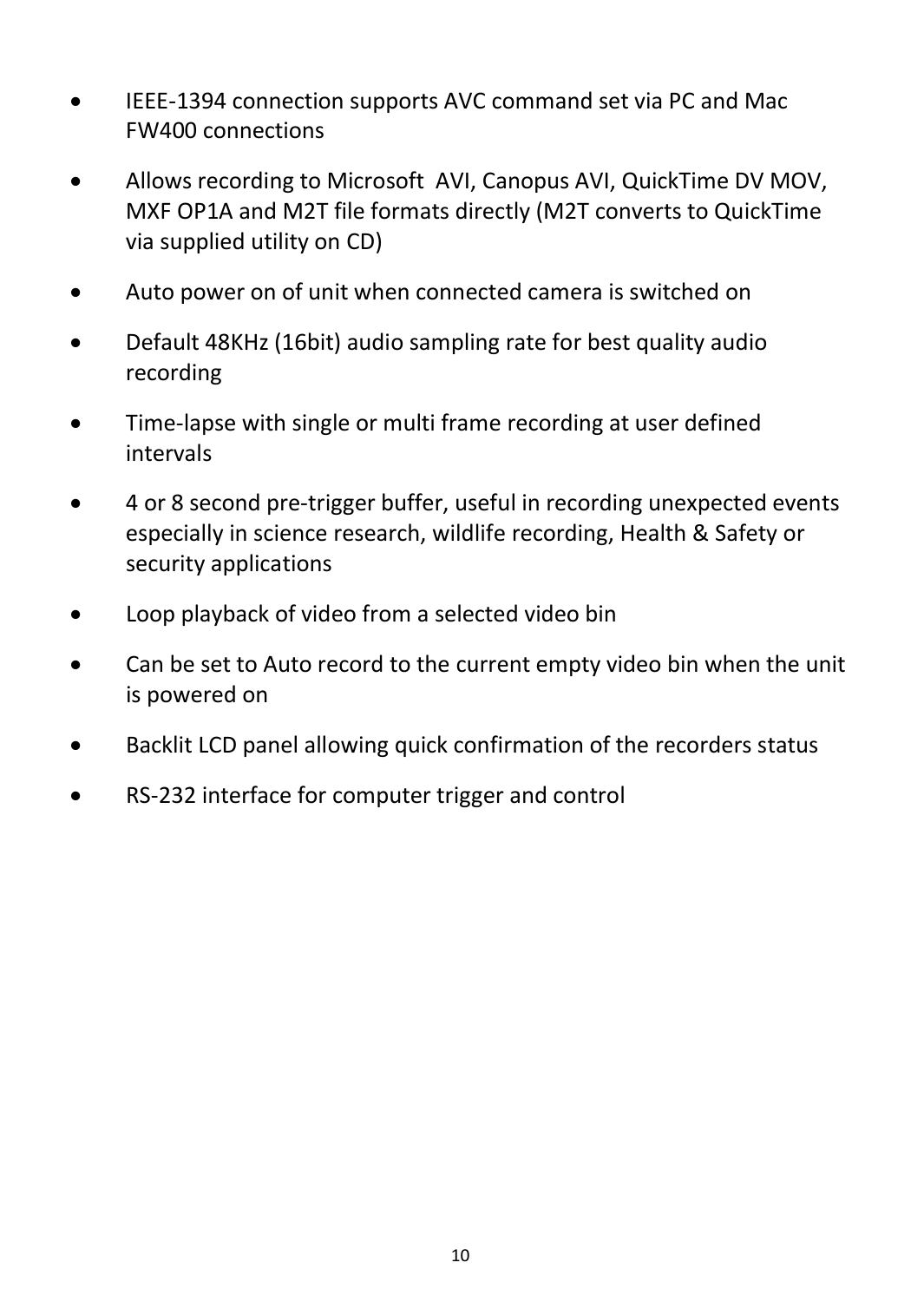# <span id="page-10-0"></span>**2. Connections & Controls**

# <span id="page-10-1"></span>**2.1 Front Panel**



- 1. **LCD Panel** Shows the status and menu options of the DN-60A
- 2. **Menu Navigation Button** Rotate to change options and press in to select
- 3. **DC Power input –** Connect the DN-60A power adapter here
- 4. **Status LED**
- 5. **Power On / Auto / Off switch**
- 6. **CF Card Protection Cover** Slide down then lift up carefully to gain access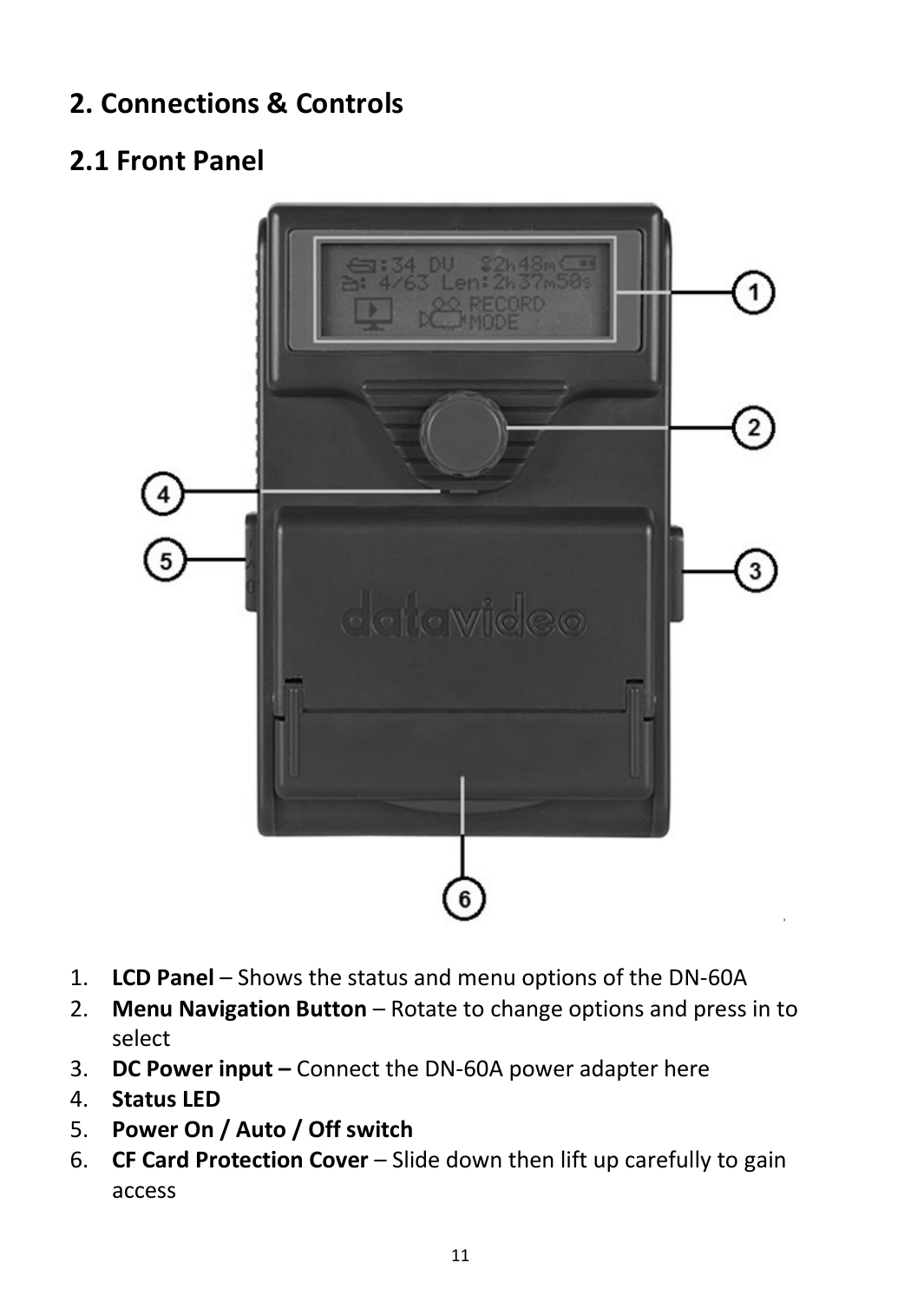#### <span id="page-11-0"></span>**2.2 Rear Panel**



- 1. **Battery Compartment Cover** Press in gently and slide up to access.
- 2. **Camera Mount screw thread** Attach DN-60A camera mount here.
- 3. **DV/DVC Pro/HDV I/O Port**  Attach 6pin IEEE-1394 cable connector here. **Note:** Care must be taken when connecting a 6pin DV/IEEE-1394 cable into the DN-60A when the other end is already connected to a computer. Do not attempt to insert the connector backwards as DC power from the computer is present on the cable and can damage the receiver circuits in the DN-60A.
- 4. **RS-232 Port** Connect 3.5mm Jack for RS-422 control by computer.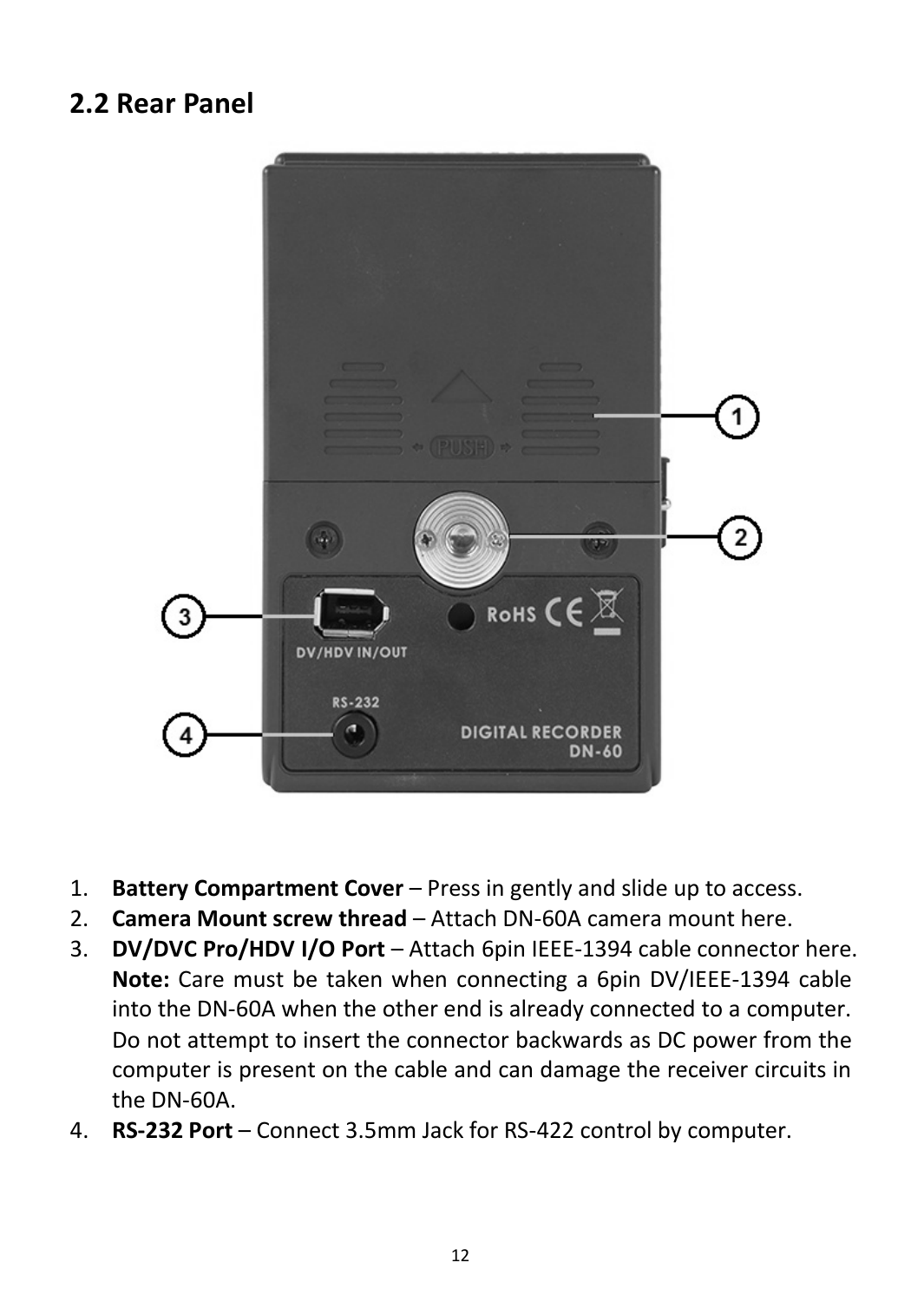### <span id="page-12-0"></span>**3. CF Card Slot**



**1. CF Card Protection Cover** – Slide down then lift up carefully to open this cover and get access to the CF card slot and the card eject button.

**2. CF Card Eject Button** – Press in to eject the fitted CF card. When the slot is empty (no CF card inserted), this button is normally in the depressed position. Upon inserting a CF card, the button moves out again.

*NOTE: CF cards need to be inserted the correct way up so that the pins inside the unit marry correctly with the card otherwise damage to the pins may happen.*



*NOTE: the CF card does not support UMDA 7 and we recommend a UMDA 6 compliant CF card that is 32 GB or less.*

*Do not force a card into the slot or force the card protection cover.*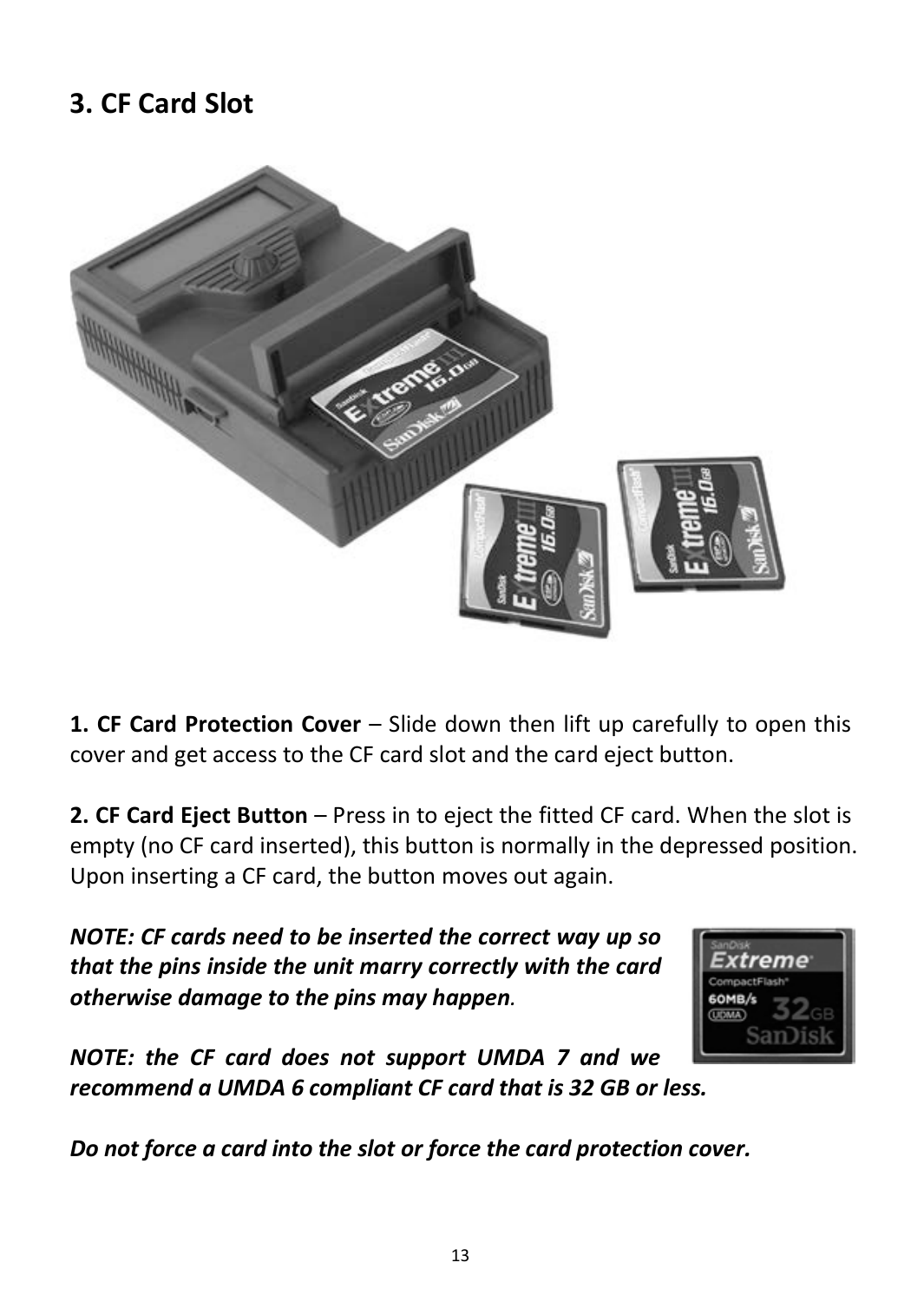# <span id="page-13-0"></span>**3.1 Powering On**

Connect the DN-60A's own power adapter to the right hand side DC In socket. Ensure the power adapter unit is connected to a suitable mains socket. Switch the power ON/OFF switch on the Left hand side of the unit to one of 3 positions.



- 1. Manual power ON position
- A. Auto power ON/OFF position (when camera is switched on/off)
- 0. Manual power OFF position



The LCD display panel will show *"Datavideo DN-60A Loading…"* after a few seconds the Home Display will be shown. The DN-60A is now ready for set

up or use as a recorder or playback device.

#### <span id="page-13-1"></span>**3.2 DN-60A Power Sources**

Use the supplied DN-60A power adapter to reliably power the unit. The DN-60A unit accepts voltages of 6 to 24 volts (Max) via its center positive DC input. Alternatively, you can use AA or rechargeable AA batteries. Use a compatible charger with the rechargeable AA batteries being used. However, please pay close attention to the battery indicator on the DN-60A LCD panel during battery powered operation and change over batteries before they become exhausted.

Please choose to switch to the power adapter or insert 4 fresh AA batteries before any extended use. Switching between internal battery power and the external power adapter (or vice versa) will cause the unit to restart and thus interrupt the normal Record or Playback operation already in progress.

The DN-60A unit can safely accept voltages of 5 to 15 Volts DC (Max) via its centre positive DC input socket.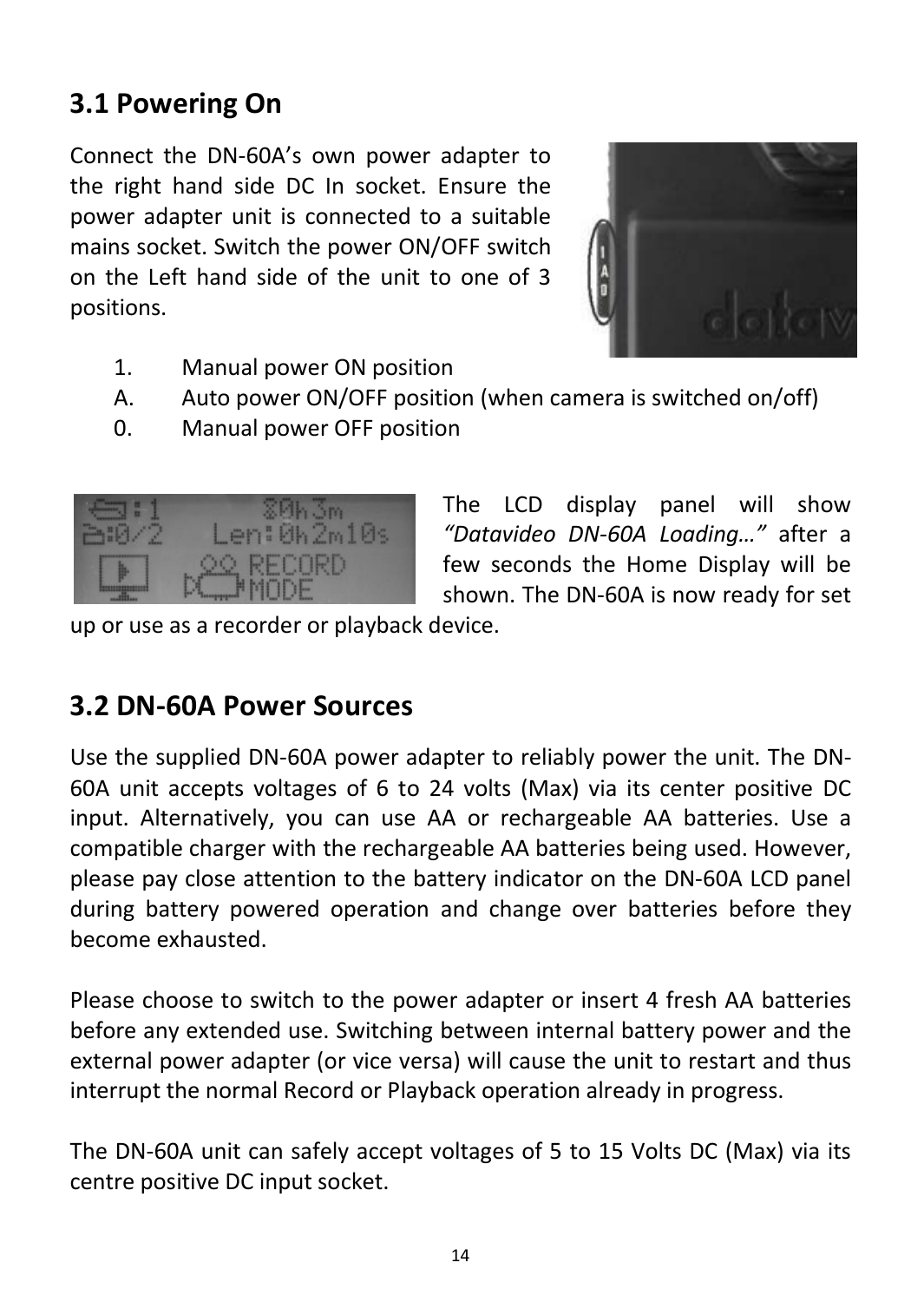*Note: Not all AA labelled batteries are manufactured to the same dimensions so care must be taken when selecting batteries for use with the DN-60A. Some batteries because of their non-standard dimensions prove difficult when fitting or removing them from the DN-60A standard AA battery compartment. Care must be shown in order to avoid user related damage to the DN-60A.*

### <span id="page-14-0"></span>**3.3 DN-60A Status LED and Error Messages**

The DN-60A has a red status LED just below the Menu Navigation Button. This can be used as a quick way of confirming that the unit is working correctly or is requiring user attention.

| <b>LED constantly OFF</b>  |                       | DN-60A is idle or the unit is waiting to be     |
|----------------------------|-----------------------|-------------------------------------------------|
|                            | powered on.           |                                                 |
| <b>LED constantly ON</b>   |                       | Indicates the DN-60A unit is recording a        |
|                            | camera/source input.  |                                                 |
| <b>LED Slowly Dimmed</b>   |                       | Indicates record pause, formatting card, or     |
| OFF and ON                 | making media file.    |                                                 |
| <b>LED Flashing ON and</b> |                       | The LCD panel will also indicate that there is: |
| <b>OFF</b>                 |                       |                                                 |
|                            | No Media              | CF card is not detected by                      |
|                            |                       | DN-60A. Check CF card.                          |
|                            | No Input              | Video signal is lost from DN-                   |
|                            |                       | 60A. Check cabling and                          |
|                            |                       | source equipment.                               |
|                            | <b>Bad Input</b>      | Video signal received does                      |
|                            |                       | not match the DN-60A                            |
|                            |                       | settings.                                       |
|                            | <b>Unsafe Battery</b> | Usually indicates low battery                   |
|                            | level                 | level. Change batteries or                      |
|                            |                       | power source.                                   |
|                            | <b>Wrong Format</b>   | CF card does not match the                      |
|                            | Media!!               | format settings of the DN-                      |
|                            |                       | 60A.                                            |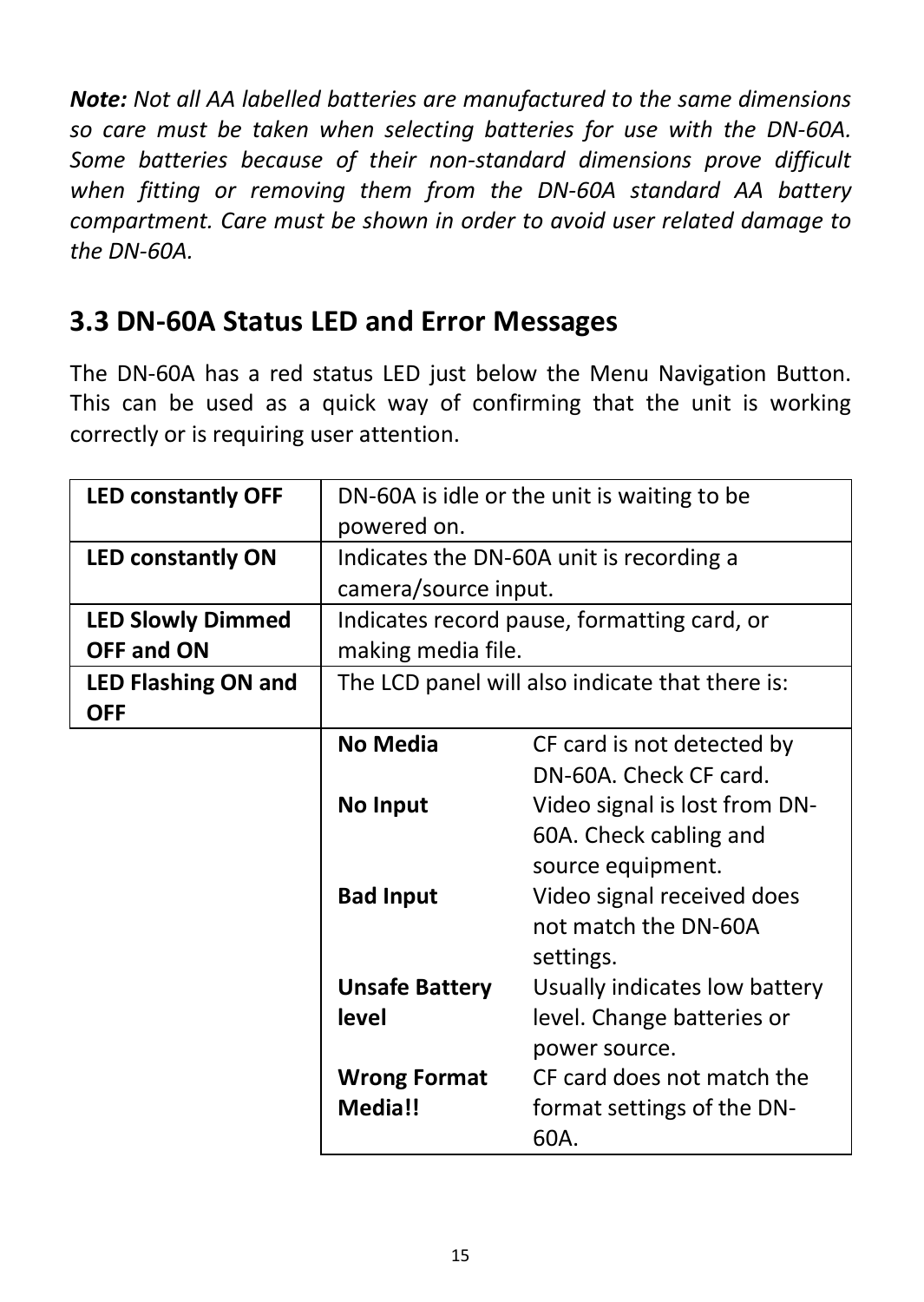User can choose:

"**RESTORE SETTING**": Reset DN-60A configuration to accept the CF card inserted.

Or

"**FORMAT MEDIA**": Format the CF card according to current DN-60A configuration.

**Caution:** *All content on the CF card will be erased by selecting "FORMAT MEDIA"*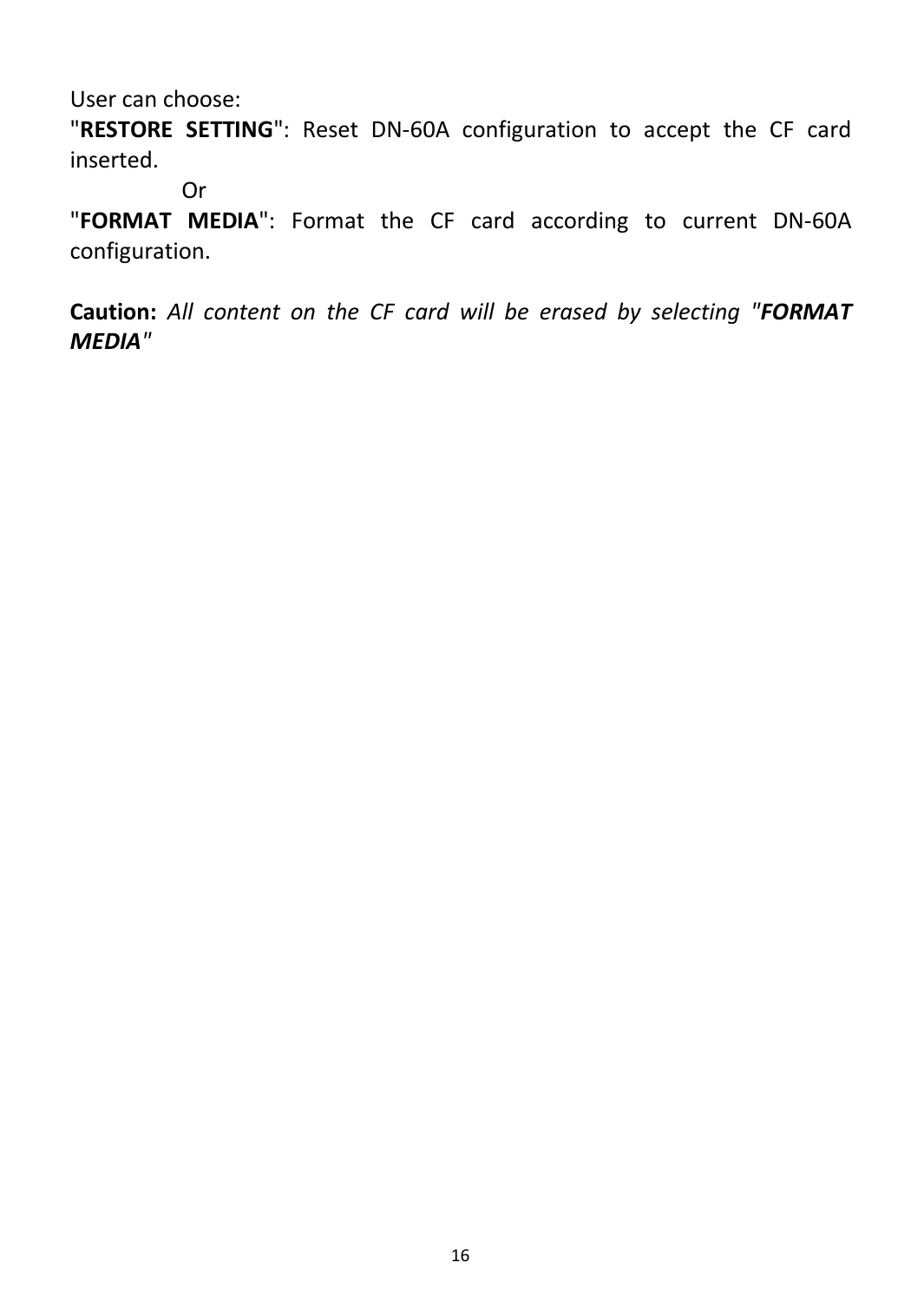### <span id="page-16-0"></span>**4. DN-60A Menus**

Pressing the Navigation Button in will select the menu option or confirm a value. Rotating the Navigation Button in either direction will change the menu option or set a value. If all options have been displayed then the menu display will only scroll options in one direction. Choose EXIT to return to a previous menu level or to return to the initial Home screen.



The DN-60A is a menu driven unit; there are several menus which are used to set up the unit. The menu settings are non-volatile (settings are stored even when the unit is switched off). So general settings, such as Signal and File types, may only need to be set once. We will look at specific set ups in more detail later on in this manual, but here is an overview of the available menu options.

### <span id="page-16-1"></span>**4.1 Main Menu**

There are 5 initial main menu level options at the Home screen and they are:

| <b>Menu Option</b> | <b>Action taken</b>                                                                                                                                                                                                                                                                                                                                                       |
|--------------------|---------------------------------------------------------------------------------------------------------------------------------------------------------------------------------------------------------------------------------------------------------------------------------------------------------------------------------------------------------------------------|
| RECORD             | This will take the DN-60A into record mode when<br>the menu navigation button is pressed in. At this<br>point the DN-60A checks for the chosen input<br>signal (DV, DVC Pro or HDV) at the IEEE-1394<br>connector. Use Status mode to check that the unit<br>has the correct settings first. If not, use Setup<br>mode to modify the DN-60A settings before<br>recording. |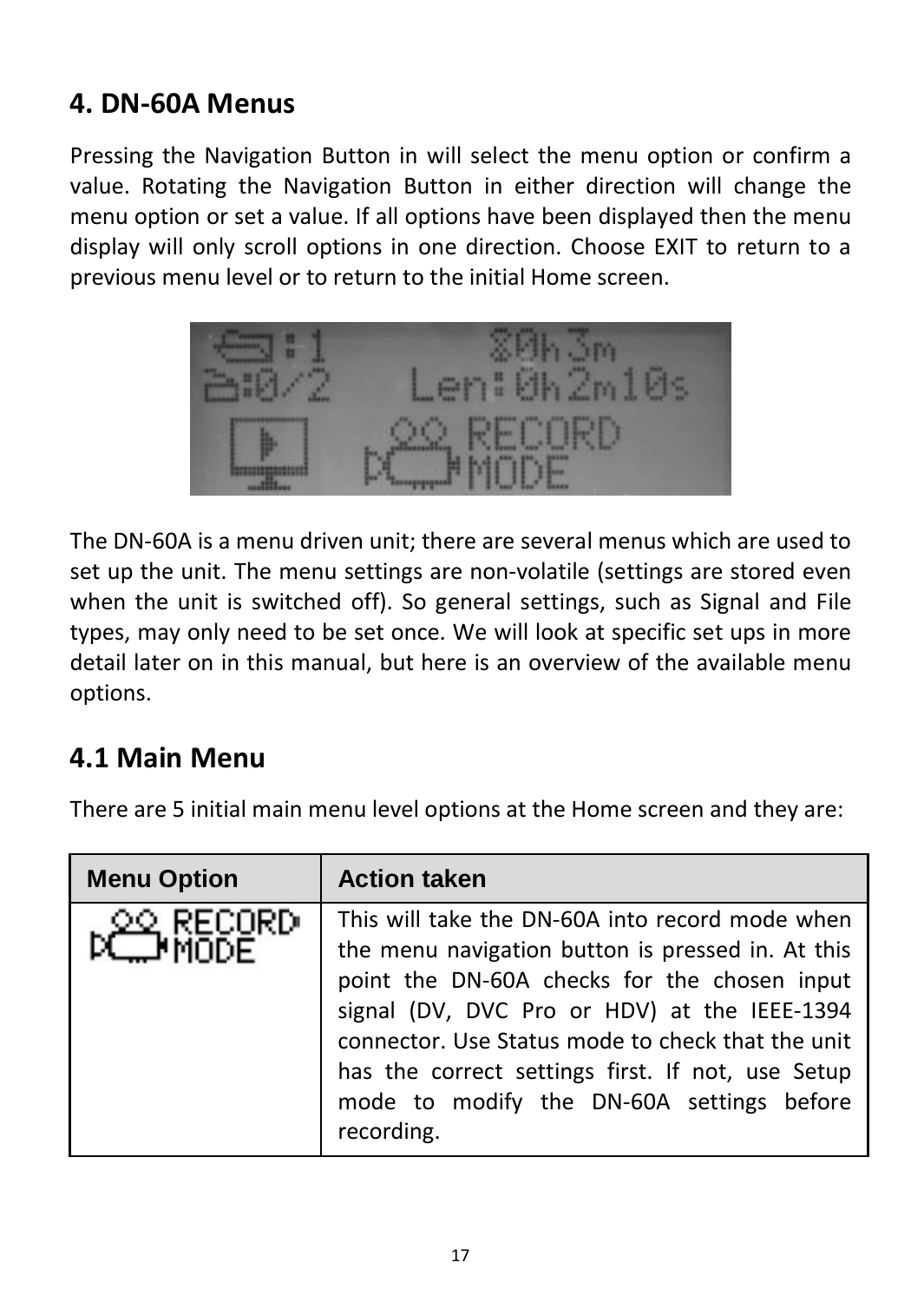| 그대부                        | This will take the DN-60A into playback mode<br>when the menu navigation button is pressed in. At<br>this point the DN-60A checks for existing media<br>files in the currently selected bin or CF card. Note<br>loop playback can be selected from within setup<br>mode. |
|----------------------------|--------------------------------------------------------------------------------------------------------------------------------------------------------------------------------------------------------------------------------------------------------------------------|
| $\mathbf{X}_{\text{rows}}$ | Tools mode allows the user to perform selected<br>tasks to prepare files for transfer to an edit system<br>or to erase existing video files on the card. This<br>menu also allows a user to update the DN-60A<br>firmware.                                               |
| SETUP                      | Setup mode enables various record and playback<br>related parameters and modes to be setup, saved<br>or recalled including Sync to Tape, Signal Type, File<br>Type and Battery Type.                                                                                     |
| ป็รтคт∪ร                   | Status mode allows the user to confirm the<br>current settings in use. These parameters are<br>displayed across several screen changes using the<br>menu navigation button.                                                                                              |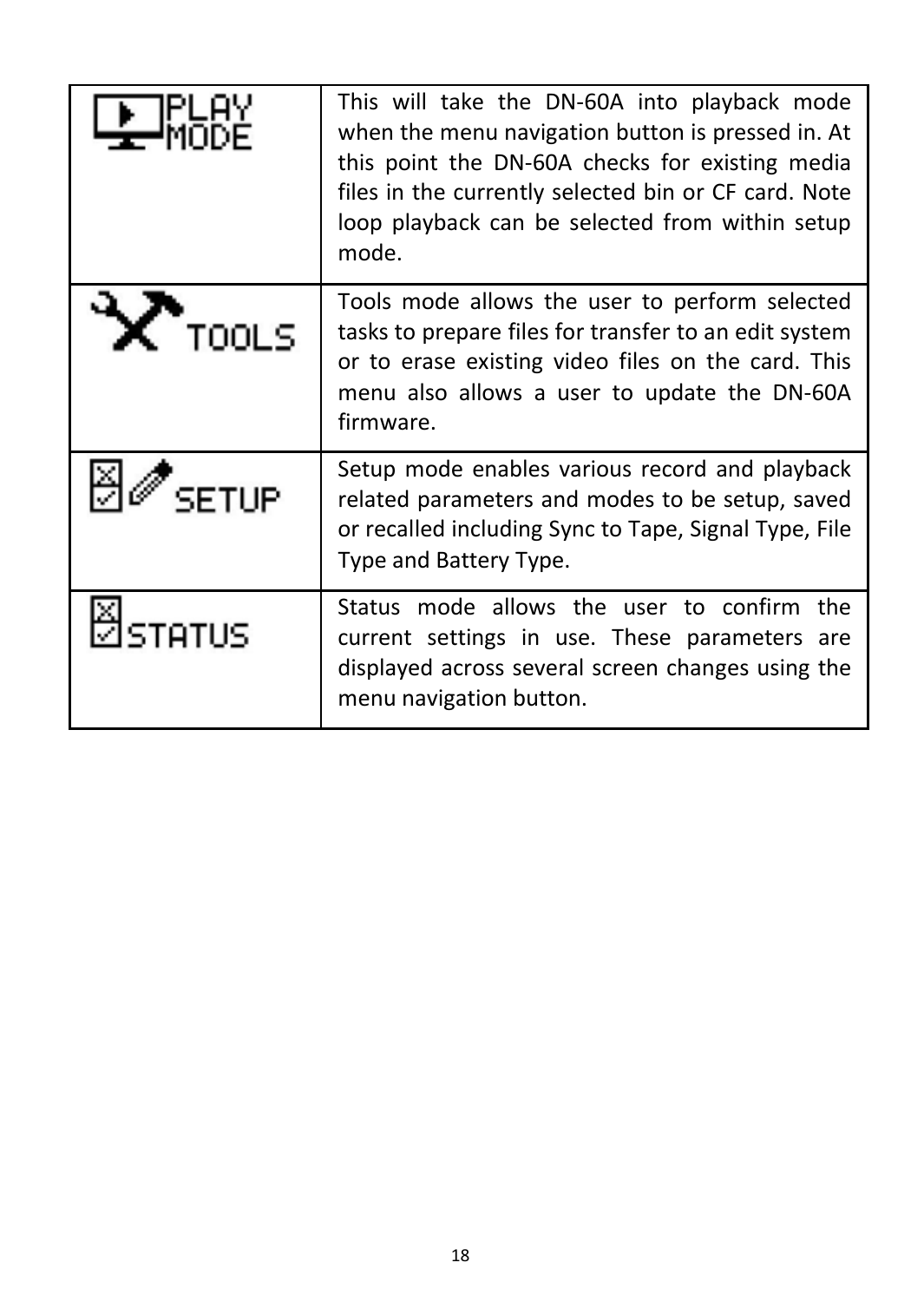# <span id="page-18-0"></span>**5. Setup Mode**

Entered from the Main Menu, this set of options enables various record and playback related parameters and modes to be setup.

| <b>Menu Option</b>   | <b>Action taken</b>                                                                                                                  |
|----------------------|--------------------------------------------------------------------------------------------------------------------------------------|
| <b>PLAY SET UP</b>   | Here Loop Playback Mode can be switched ON or<br>OFF.                                                                                |
| <b>RECORD SET UP</b> | Here settings for File Type, Sync to Tape, Pre-<br>Trigger, Time Lapse, Record at Power ON and<br>Record Date can be changed.        |
| <b>SYSTEM SET UP</b> | Here settings for input Signal Type, File System,<br>Volume ID, Timecode and Battery Type can be<br>chosen.                          |
| <b>SAVE SET UP</b>   | The DN-60A allows current settings to be saved as<br>USER1 or USER2 to allow time efficient set up of the<br>unit when in the field. |
| <b>RECALL SET UP</b> | Used to quickly adopt user stored settings in USER1<br>and USER2 or adopt a factory default for PAL DV,<br>NTSC DV or HDV.           |

### <span id="page-18-1"></span>**5.1 Play Setup Options**

Entered from the SETUP Menu, this set of options enable various record related parameters and modes to be setup.

| <b>Menu Option</b>   | <b>Action taken</b>                                                                                                                                                                  |
|----------------------|--------------------------------------------------------------------------------------------------------------------------------------------------------------------------------------|
| Exit                 | Will return you to the SET UP menu.                                                                                                                                                  |
| <b>SET PLAY Mode</b> | Allows user to choose playback of whole bin or just<br>one clip within a bin.                                                                                                        |
| <b>SET LOOP PLAY</b> | When enabled the DN-60A will loop play the current<br>clip selected, the playback will continuously loop until<br>stopped. Note that the chosen mode is indicated by<br>an asterisk. |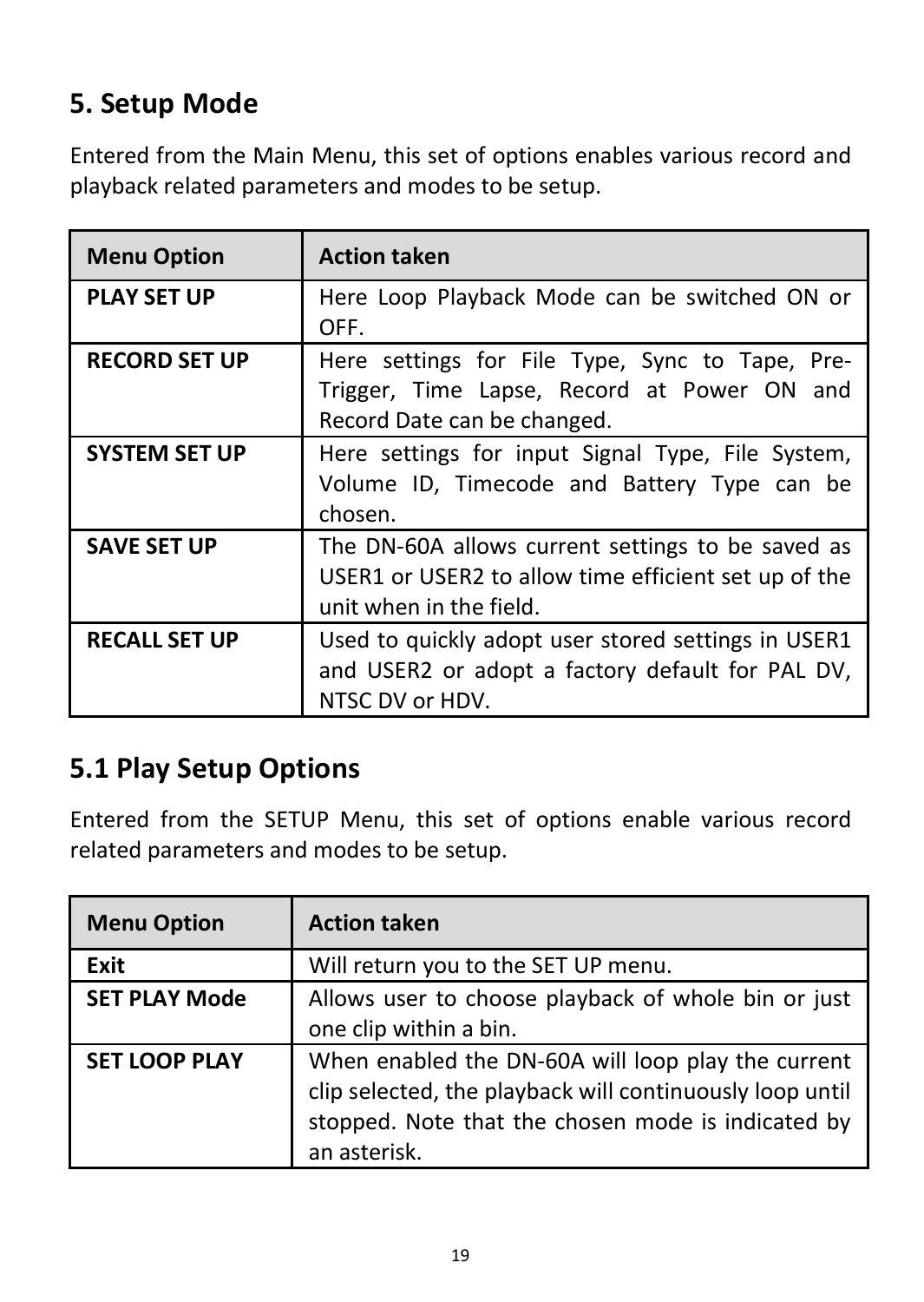# <span id="page-19-0"></span>**5.2 Record Setup Options**

Entered from the SETUP Menu, this set of options enable various record related parameters and modes to be setup.

| <b>Menu Option</b>                  | <b>Action taken</b>                                                                                                                                                                                                                                                                                                                                           |
|-------------------------------------|---------------------------------------------------------------------------------------------------------------------------------------------------------------------------------------------------------------------------------------------------------------------------------------------------------------------------------------------------------------|
| Fxit                                | Will return you to the SET UP menu.                                                                                                                                                                                                                                                                                                                           |
| <b>SET FILE TYPE</b>                | The file options change depending on the Signal Type<br>chosen in System Set Up.DV and DVC signals can be<br>recorded to Microsoft avi, Canopus avi, QuickTime<br>mov or MXF OP1A files. HDV signals can only be<br>recorded to m2t files at present.<br>These file options may be expanded in later firmware<br>revisions.                                   |
| <b>SET SYNC TO TAPE</b>             | Allows the feature to be turned ON or OFF. ON allows<br>the unit to record in step with the camera. OFF<br>allows the unit to record independently of the<br>camera.                                                                                                                                                                                          |
| <b>PRE-TRIGGER</b><br><b>SETUP</b>  | Allows the feature to be turned ON or OFF. ON allows<br>the unit to constantly hold the latest 4 to 8 seconds<br>of video in its memory until the record action is<br>started. The initial 4-8 seconds of video from memory<br>is stored to the bin first and then the rest of the<br>video after the record trigger is then added to the<br>bin. See page 14 |
| <b>TIME LAPSE</b><br><b>SETUP</b>   | Set the Time Lapse interval and then the number of<br>frames to be captured at the interval. Now turn the<br>feature ON or OFF. This feature is NOT available in<br>HDV mode. See Time lapse section on page 14.                                                                                                                                              |
| <b>RECORD ON</b><br><b>POWER UP</b> | Allows the feature to be turned ON or OFF. ON allows<br>the unit to start recording using the current settings<br>at power on provided the incoming signal is correct<br>and the currently selected video bin is empty.                                                                                                                                       |
| <b>SET RECORD DATE</b>              | Allows date of recording to be set if not already<br>provided by source equipment.                                                                                                                                                                                                                                                                            |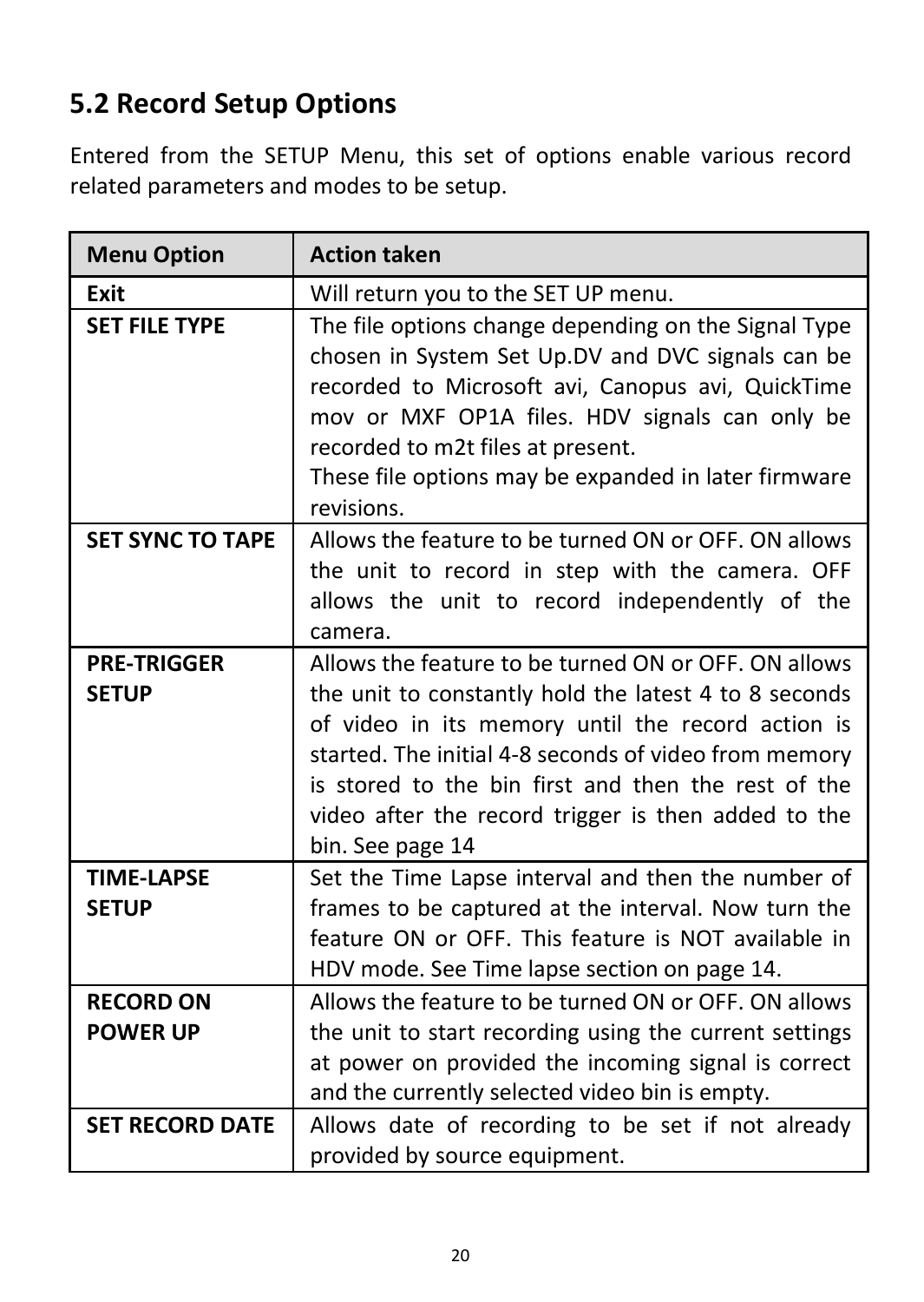# <span id="page-20-0"></span>**5.3 System Set Up**

Entered from the SET UP Menu, this set of options enable file system, signal and power related parameters and modes to be setup.

| <b>Menu Option</b>                  | <b>Action taken</b>                                                                                                                                                                                                                                      |
|-------------------------------------|----------------------------------------------------------------------------------------------------------------------------------------------------------------------------------------------------------------------------------------------------------|
| Exit                                | Will return you to the SET UP menu.                                                                                                                                                                                                                      |
| <b>SET SIGNAL TYPE</b>              | Where the recorder is set to operate in one of three<br>modes, DV+DVC 60Hz, DV+DVC 50Hz or HDV<br>50/60Hz. The current selection will be marked with<br>an asterisk.                                                                                     |
| <b>SET FILE SYSTEM</b>              | This option will set up the CF card file system type<br>seen by the computer as either NTFS or FAT32. The<br>current selection will be marked with an asterisk.                                                                                          |
| <b>SET VOLUME ID</b>                | When reading a DN-60A CF card the volume name is<br>shown on the computer as <b>Datavideo</b> xx. This option<br>sets the xx value between 0 and 99. A useful feature<br>when ingesting multiple CF cards at the same time<br>from a multi-camera shoot. |
| <b>TIMECODE</b><br><b>DISPLAY</b>   | During recording and playback, this option allows<br>display of either the Internal or the External time<br>code. Note that the current selection will be marked<br>with an asterisk.                                                                    |
| <b>SFT BATTERY</b><br><b>TYPF</b>   | This option allows the proper display of remaining<br>power from Alkaline, NiMH-1, NiMH-2 or Lithium<br>type battery cells.                                                                                                                              |
| <b>SET DV HIDDEN</b><br><b>MODE</b> | Allows user to enable or disable this DV mode. When<br>enabled conflicts with other DV devices are avoided.                                                                                                                                              |

### <span id="page-20-1"></span>**5.4 Save Set Up**

Entered from the SET UP Menu, this set of options enable file system, signal and power related parameters and modes to be setup.

| <b>Menu Option</b> | <b>Action taken</b>                 |
|--------------------|-------------------------------------|
| Exit               | Will return you to the SET UP menu. |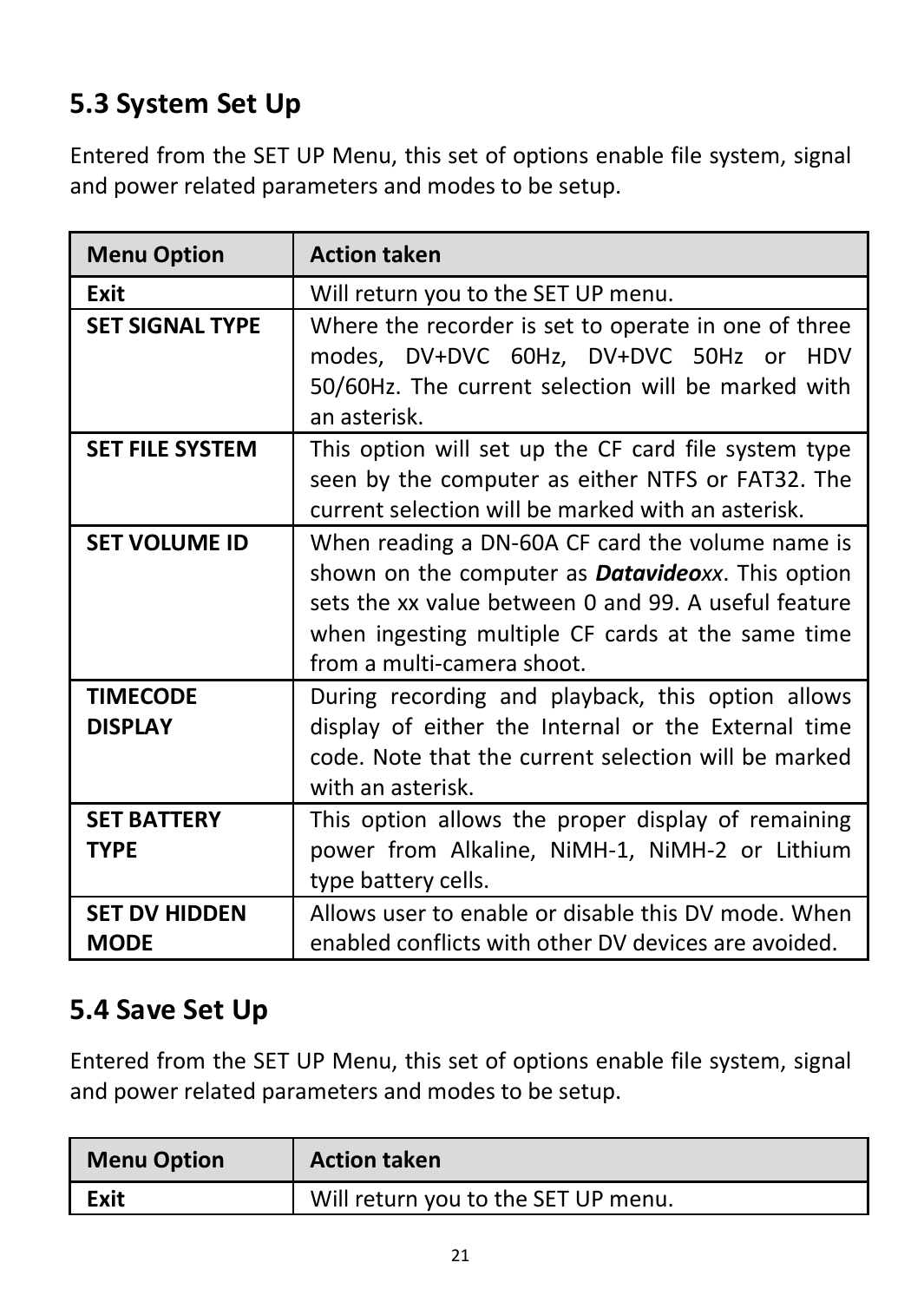| <b>SAVE AS USER #1</b> | The current user settings will be stored for later<br>Recall as USER1 |
|------------------------|-----------------------------------------------------------------------|
| <b>SAVE AS USER #2</b> | The current user settings will be stored for later<br>Recall as USER2 |

### <span id="page-21-0"></span>**5.5 Recall Set Up**

Entered from the SET UP Menu, these set of options enable easy recall of previous and standard DN60 configurations.

| <b>Menu Option</b>               | <b>Action taken</b>                              |
|----------------------------------|--------------------------------------------------|
| Exit                             | Will return you to the SET UP menu.              |
| <b>USER #1</b>                   | USER1 saved settings will be adopted by the unit |
| USER <sub>#2</sub>               | USER2 saved settings will be adopted by the unit |
| <b>FACTORY HDV</b><br>50/60Hz    | The factory HDV settings will be applied         |
| <b>FACTORY DV</b><br><b>NTSC</b> | The factory DV/DVC 60Hz settings will be applied |
| <b>FACTORY DV PAL</b>            | The factory DV/DVC 50Hz settings will be applied |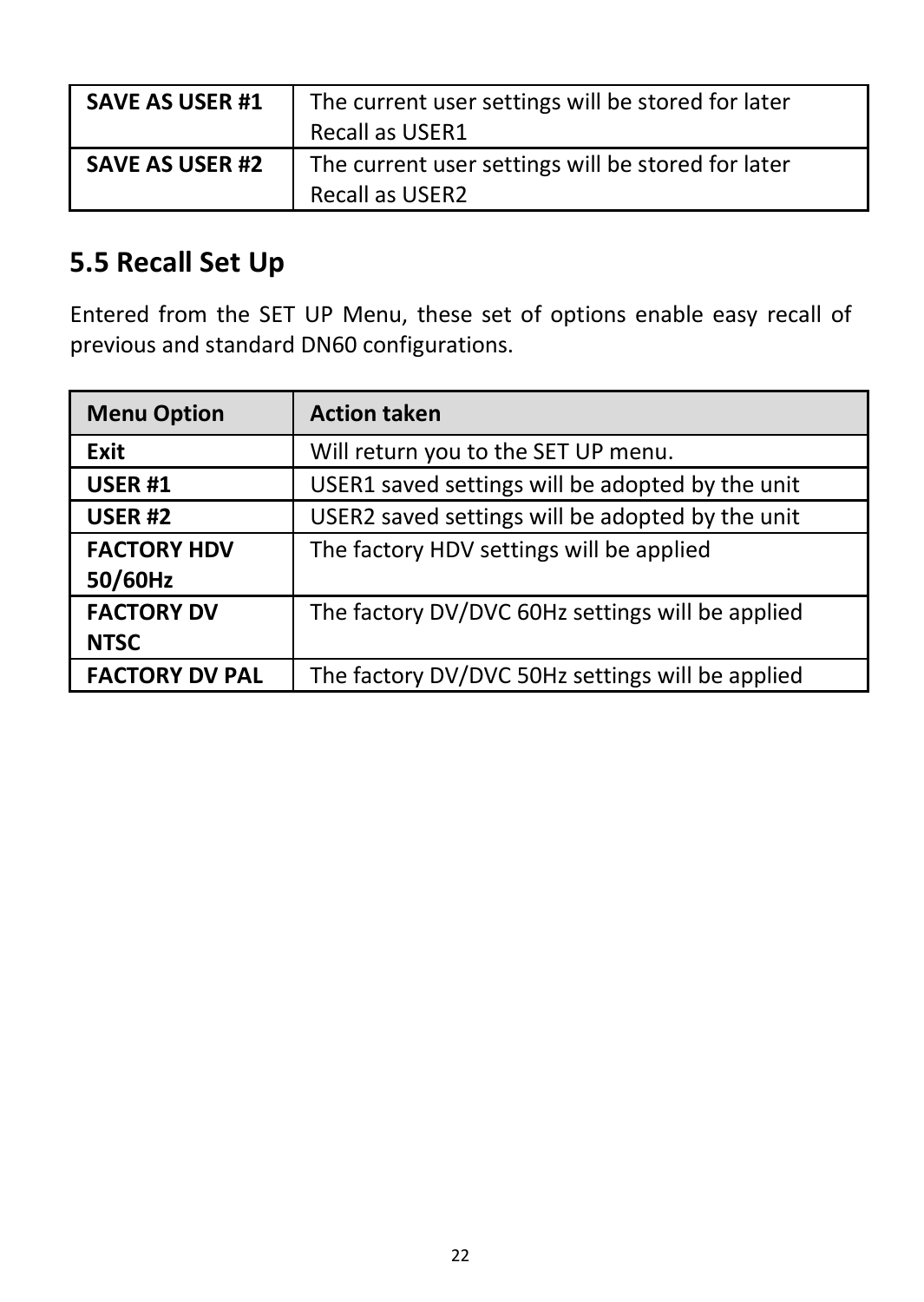# <span id="page-22-0"></span>**6. DN-60A General Setup Notes**

Before using your DN-60A for the first time, there are a few basic operational settings that must be chosen. These are found under the **Setup Mode** options.

#### <span id="page-22-1"></span>**6.1 Choose a file operating system, FAT32 or NTFS**

Set up the file system type seen on the CF card by the computer when transferring files. The FAT32 file system is compatible with both Macs and PCs. However, this format limits the size of a file to a maximum of 2GB, in DV25 that translates to approximately 9 minutes of video. A clip or recording that lasts longer than 9min is broken into multiple files, each 2GB long, with the last file in the sequence making up any remainder time. If this sequence of 2GB files are placed in the correct order and end to end on an editing time line the recording will play through as one whole take again.

The NTFS format is fully compatible with PCs and is read compatible with Macs. Its main advantage is that it does not impose a file size limitation to the DN-60A files resulting in one file per take.

# <span id="page-22-2"></span>**6.2 Set the CF card volume ID**

When transferring files the DN-60A CF card volume name is shown as *Datavideoxx*. If your application calls for multiple DN-60A CF cards to be connected to the edit computer, it becomes helpful to have a unique volume name for each CF card. This option allows the *xx* value to be set between 00 and 15.

# <span id="page-22-3"></span>**6.3 Set the Signal Type**

Select between **DV+DVC 60Hz**, **DV+DVC 50Hz** or **HDV 50/60Hz**. If the standard chosen is **DV+DVC 60Hz**, then the **NTSC IRE LEVEL** is dictated by the source equipment or camera.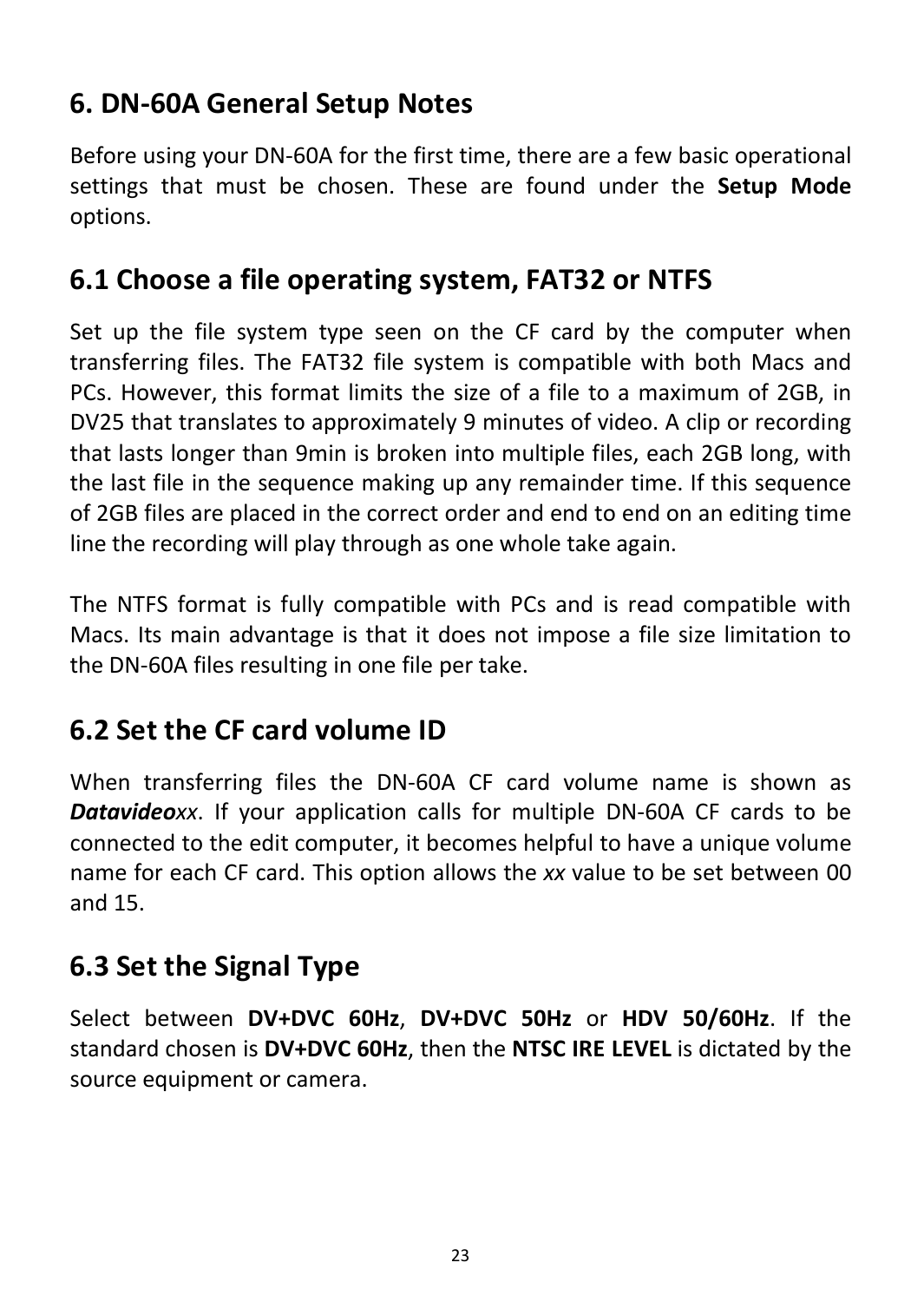# <span id="page-23-0"></span>**6.4 Set File Type**

The choices for file types are dependent on the Signal Type chosen. Types available are Microsoft .avi (Type II), Canopus .avi, both commonly used in PCs. The QuickTime .mov format used in Macs and .mxf (OP1A) files for use with other systems such as Avid. In HDV mode, the only file type available is .m2t and this may need conversion before being edited, depending on your computer's specifications and its editing software.

*Note: The file System and Type started within one CF card will apply to all subsequent recordings within that card and can only be changed after the content is erased or the card is formatted.*

### <span id="page-23-1"></span>**6.5 Format the CF card**

The DN-60A is primarily a capture device, as opposed to an archiving device, and it is best to start out with freshly DN-60A formatted CF card(s) on each project. Formatting your card in another device may cause issues later on. If you are re-using your CF cards just remember to backup any existing content already on the card(s) to computer first before formatting the card(s). Formatting will not only clear the DN-60A CF card but it will also reset the file system to FAT32.

### <span id="page-23-2"></span>**6.6 Select which time code to display**

With DV or HDV, whilst recording or playing, the time code displayed can be either externally or internally generated. If the input signal is External and no time code is supplied then the External Time Code generated by the DN-60A is in the dropped-frame format. The internal time code referred to here is the absolute frame number of the recording in the selected bin and is in the non-dropped-frame format. The absolute frame number starts from 00:00:00:00 in each bin. When the content is changed to files, the time code presented to the editing system starts with the External value of the first frame of the content; if this value is invalid then 00:00:00:00 is substituted.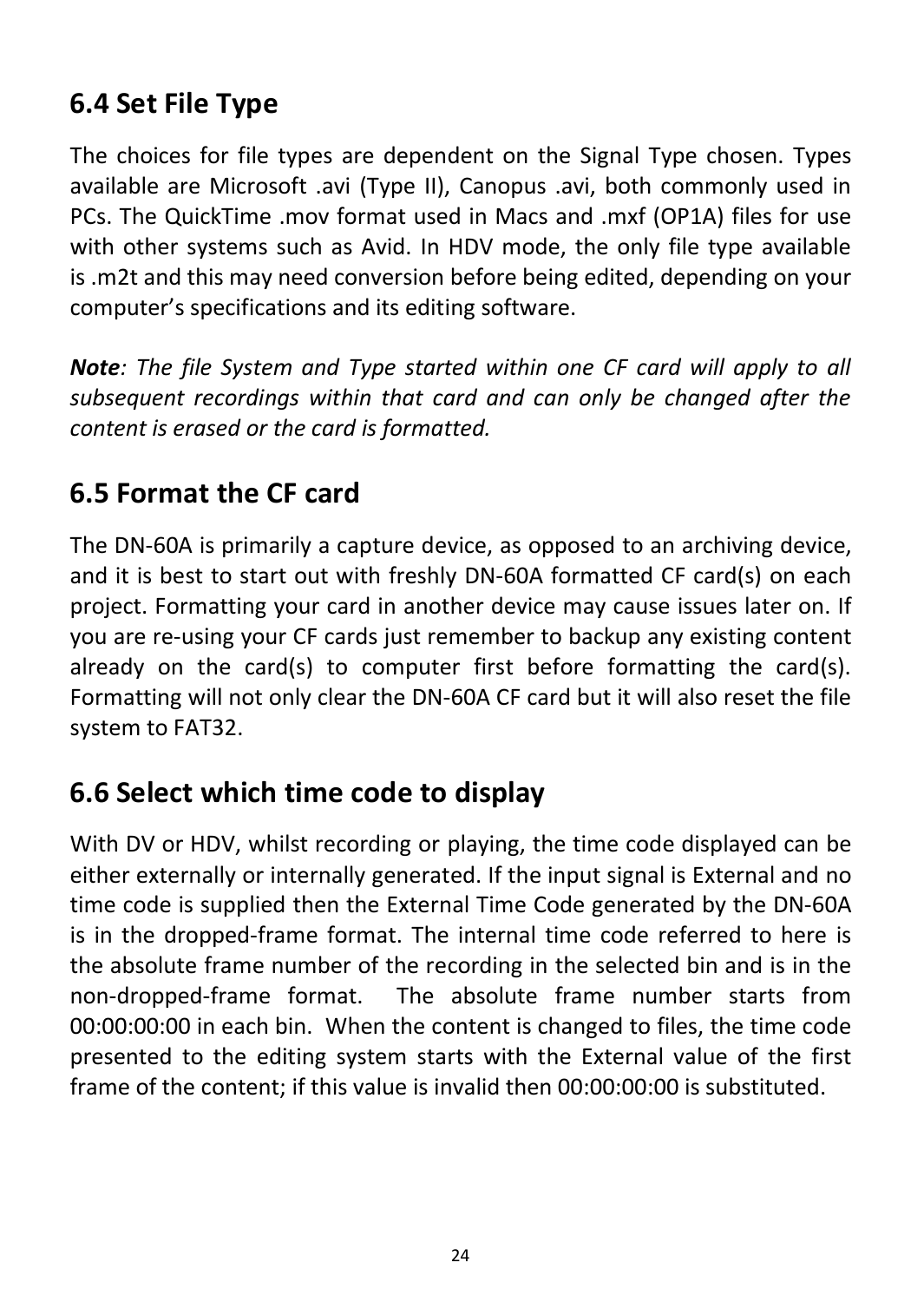# <span id="page-24-0"></span>**6.7 Set up Synch to Tape**

DN-60A recording sessions can be synchronized to the camera's record button by turning Sync to Tape ON. Whenever the tape deck in the camera is rolling, so will the DN-60A time code. The DN-60A recognizes this information and will record along with the camera deck. When the deck stops, the DN-60A will pause the recording automatically. To record continuously without regard for tape or deck motion, switch Sync To Tape off. Some cameras control the DN-60A directly through the IEEE-1394 interface and in these cases use Sync To Tape off and let the camera control the DN-60A unit.

### <span id="page-24-1"></span>**6.8 Set the Audio Sampling Rate in the source equipment**

The DN-60A can only record audio at the 48KHz (16bit) audio sampling rate. Please ensure the source camera or equipment is set to output at the 48KHz (16bit) rate as the 32KHz (12bit) setting is not supported by the DN-60A.

# <span id="page-24-2"></span>**6.9 Set the record date (optional)**

As the source is digital the record date from the cameras digital stream can be used. This feature is available in non HDV modes under Setup mode, Record Set up, Record Date.

#### <span id="page-24-3"></span>**6.10 Before starting to Record**

Select an empty Bin. An empty Bin will display as 00:00:00:00 on the DN-60A. Before using your DN-60A for the first time, there are a few basic operational settings that must be chosen. These are found under Setup Mode

#### <span id="page-24-4"></span>**6.11 Starting the Record Process**

Common ways of starting to record with the DN-60A are:

1) Manually, by switching the units Sync to Tape feature off and selecting Record mode whilst connected to a camera that is already switched on.

2) Automatically, the camera or device connected to the IEEE-1394 port controls the record action either through the AV command set or because the Sync to Tape feature is switched on.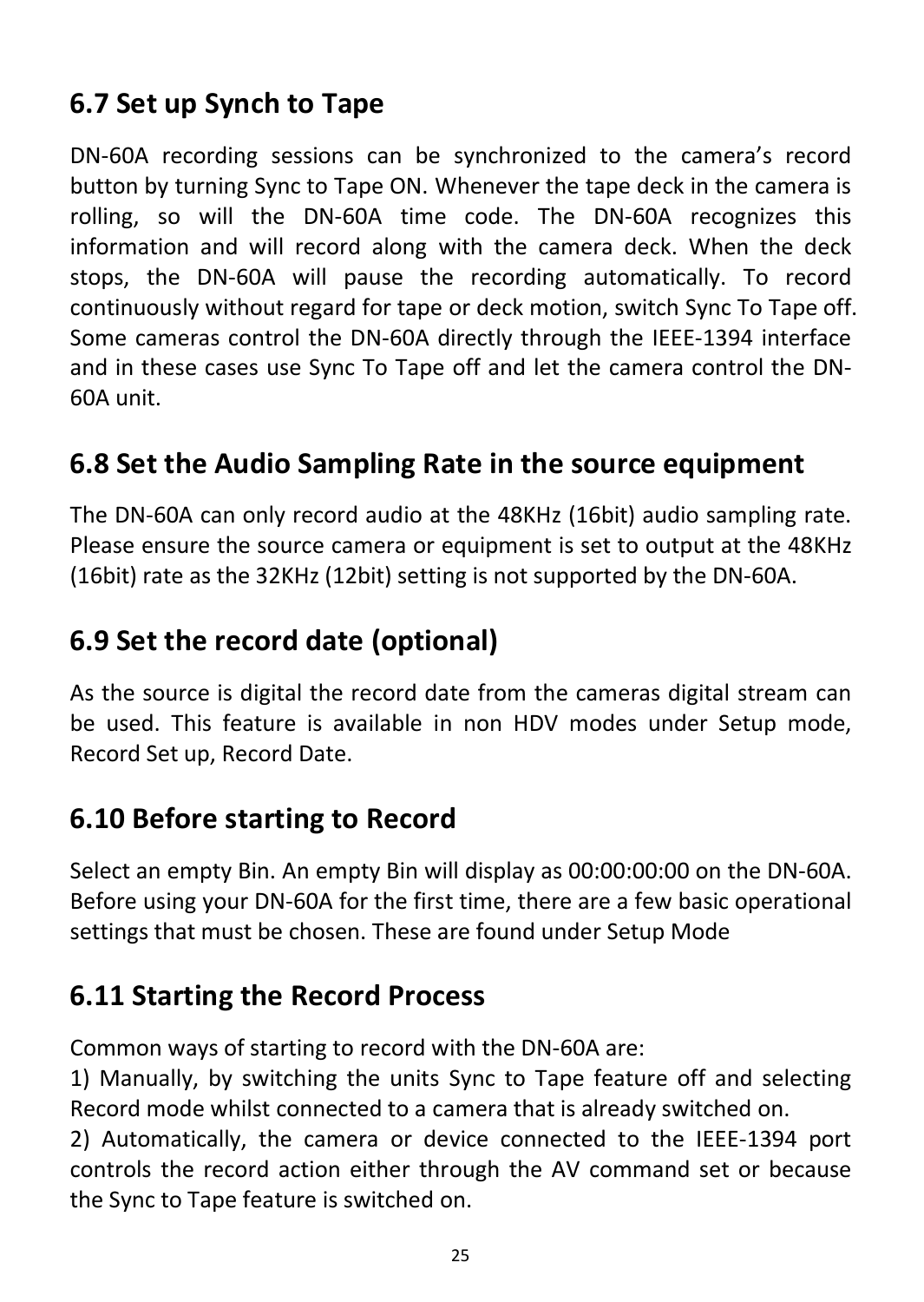3) Issue a record command via the Remote Serial interface or RS-232 port. The DN-60A RS-232 command protocol is listed in this manual from page 18 onwards.

*NOTE: The IEEE-1394 output signal on the camera/source device must match the DN-60A input Signal Type for the recording to start. If the DN-60A or source device do not match then the DN-60A will stay at 00:00:00:00 as it cannot automatically recognise the signal presented to it.*

# <span id="page-25-0"></span>**6.12 Pausing the Record Process**

The DN-60A will automatically pause recording if time code from the tape deck is not moving and Sync to Tape is ON.

It is also possible to pause a manual recording by pressing in the Menu Navigation key when Pause is shown on the DN-60A LCD panel. Manual recording is resumed by pressing in the Menu Navigation key when Record is selected on the DN-60A LCD panel and a new clip is then created within the same bin.

*Warning: If power is interrupted whilst the recording is paused, all clip numbers added during the current record session may be lost. No content however will be lost. Future firmware upgrades may fix this behaviour.*

# <span id="page-25-1"></span>**6.13 Marking the Recording**

Whilst recording to the DN-60A an option labelled MARK is available. Selecting this option whilst recording will start a new clip number within the current bin, no frames are lost in doing this. Each time a recording is Marked a new clip is created within the same bin. A single recording can be marked up 99 times within the current bin.

*Note: Recording is started in an empty bin. A clip is automatically started at the beginning of recording to the bin. A clip can never be inserted in between other clips already in the bin. Marking or Pausing a recording forces clip numbers to be incremented, each clip is written to the current bin.*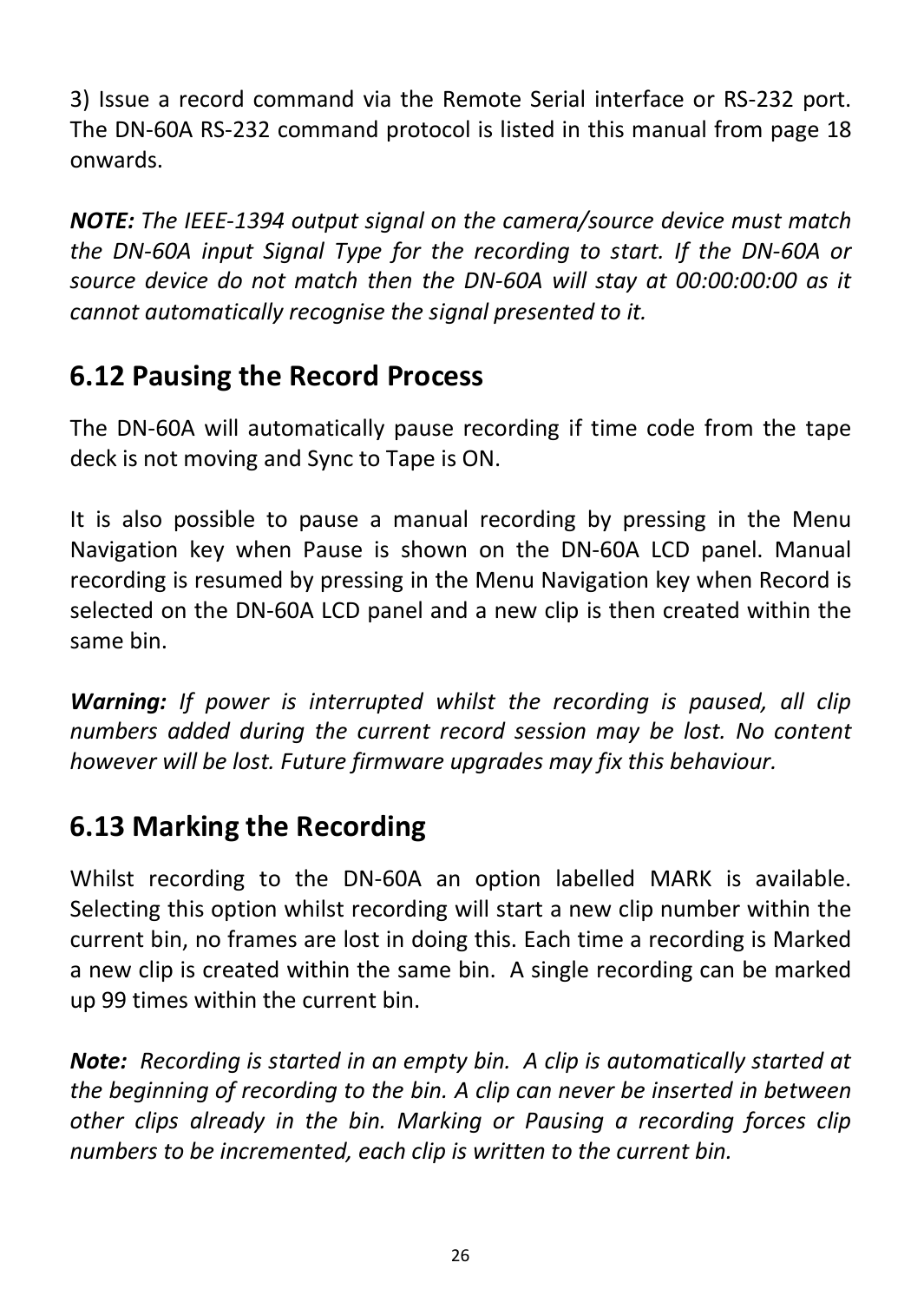# <span id="page-26-0"></span>**6.14 Stop a recording before powering off**

It is best to stop a recording session before turning the DN-60A's power off, otherwise the whole recording or part of it may be lost.

### <span id="page-26-1"></span>**6.15 Power on auto record**

When this option is enabled and the unit is powered on the DN-60A will attempt to begin recording immediately to the current bin using the latest stored settings for source, file type etc.

**NOTE:** The IEEE-1394 output signal on the camera/source must match the DN-60A input Signal Type for the recording to start. If the DN-60A or source do not match then the DN-60A will stay at 00:00:00:00.

### <span id="page-26-2"></span>**6.16 Time Lapse Recording**

In this Record Set Up option a DV recording can be set up using the following flexible settings.

Select **SET TIMELAPSE** and press in the Menu Navigation Button.

Set the **Interval minutes** value between 0 and 59 minutes. Set the **Interval seconds** value between 0 and 59 seconds. Set the **Frames to record** value between 0 and 15 Frames.

Once set select **TIMELAPSE ON** and press in the Menu Navigation Button. Now exit to the Main menu and choose **RECORD MODE**. Select an empty bin using the folder icon and then select the **RECORD** option. Press in the Menu Navigation Button and if the connected camera is live then the recording will start. Ensure the Camera is supplying the DN-60A with DV25, DVCPro25 or DVCPro50.

The DN-60A display will change from 00:00:00:00 to show the current amount of video hours, minutes, seconds and frames captured after each interval point is reached.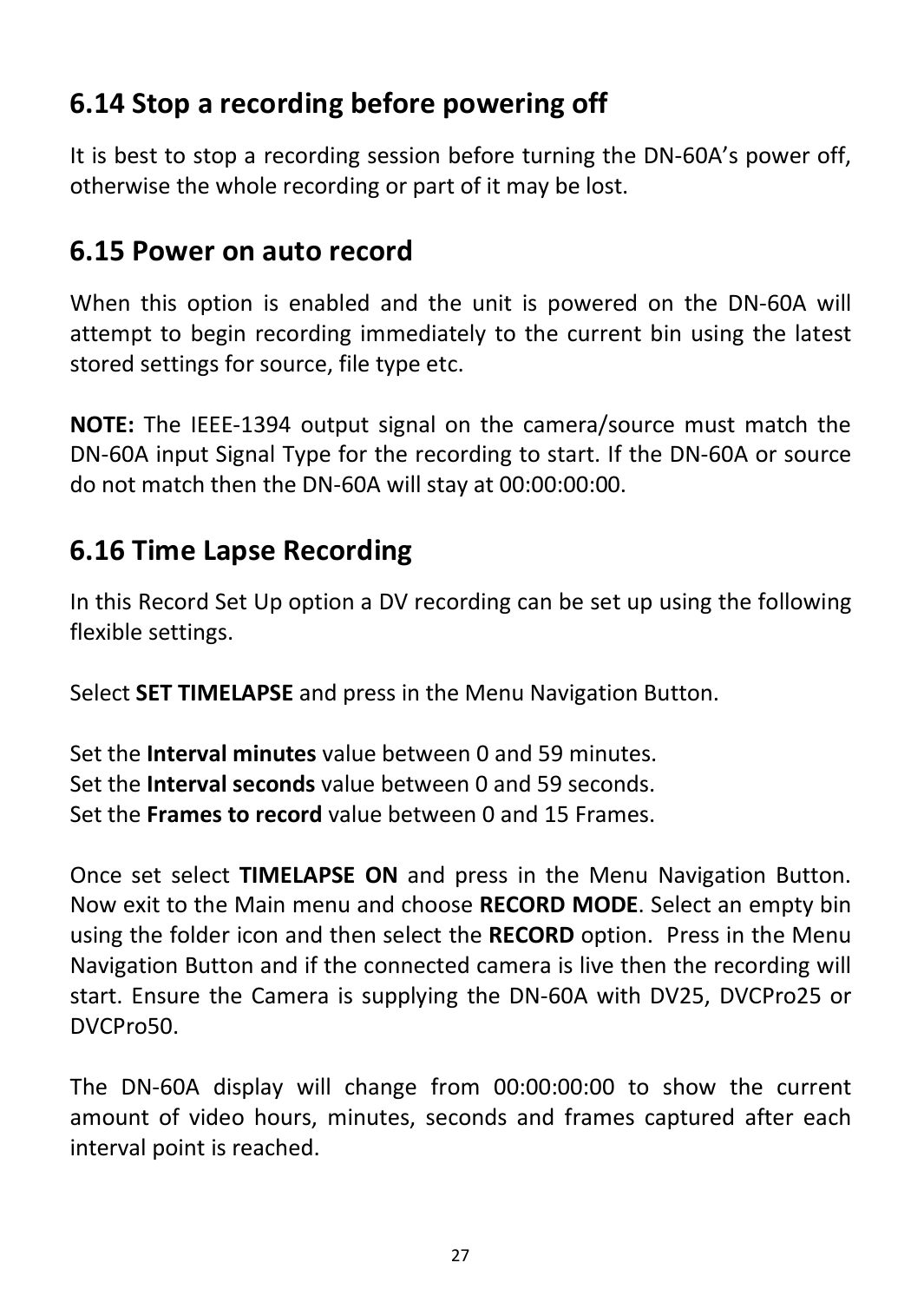**Note:** If power is interrupted and then restored the unit will need to be restarted.

**Note:** A new clip is created only at the beginning of a time lapse recording. Frames are then added.

**Note:** This recording option is **not** available with HDV sources.

### <span id="page-27-0"></span>**6.17 Using Pre-trigger Set Up**

When this option is switched ON the DN-60A is always in a record-ready mode when it is not in Play Mode. In this mode it is continuously storing live IEEE-1394 data in its internal buffer which is 4 to 8 seconds in length. 4 seconds in DVC Pro 50 and 8 seconds in DV25, DVC Pro 25 and HDV. In this manner, when a recording is started the last 4 to 8 seconds of history prior to the trigger is then captured to CF card and video after the trigger is then added into the file after it in the normal way.

**Note:** This mode is not saved when power is interrupted and the Pre-trigger video buffer is flushed.

**Note:** This recording option is **not** available with HDV sources.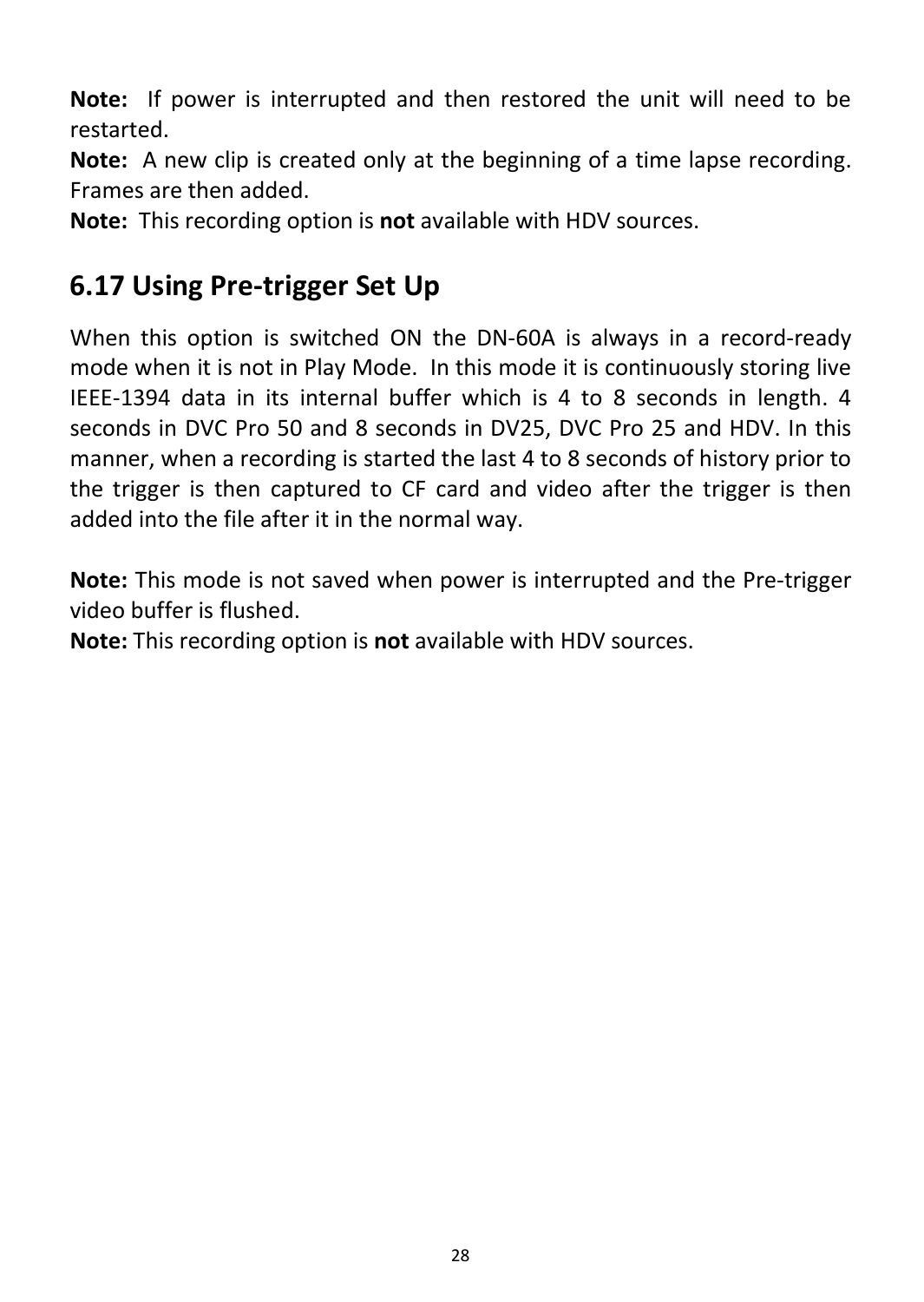# <span id="page-28-0"></span>**7. Playback**

# <span id="page-28-1"></span>**7.1 Set up loop play**

When loop play is Enabled under Setup mode and the last frame of the clip being played is reached the DN-60A will start over playing from the first frame of the first clip in the same bin seamlessly.

### <span id="page-28-2"></span>**7.2 Play out**

Play out mode can be entered by one of three ways, the most common is to select the manual Play Mode; the other two are by issuing a PLAY command through the IEEE-1394 interface using the AV command set or via the RS-232 serial port interface if it is connected.

When playing, the timecode displayed is controlled by the **Timecode Display**  menu option. When play back is stopped or paused, the time displayed is the time code of the last frame displayed.

#### <span id="page-28-3"></span>**7.3 DN-60A Playout to a Camera LCD Panel**

By placing the connected camera into VCR/playback mode some cameras can accept a video stream from the DN-60A whilst the DN-60A is playing content from a bin. This can be a useful way of confirming the composition of DN-60A captured shots in the field in-between takes.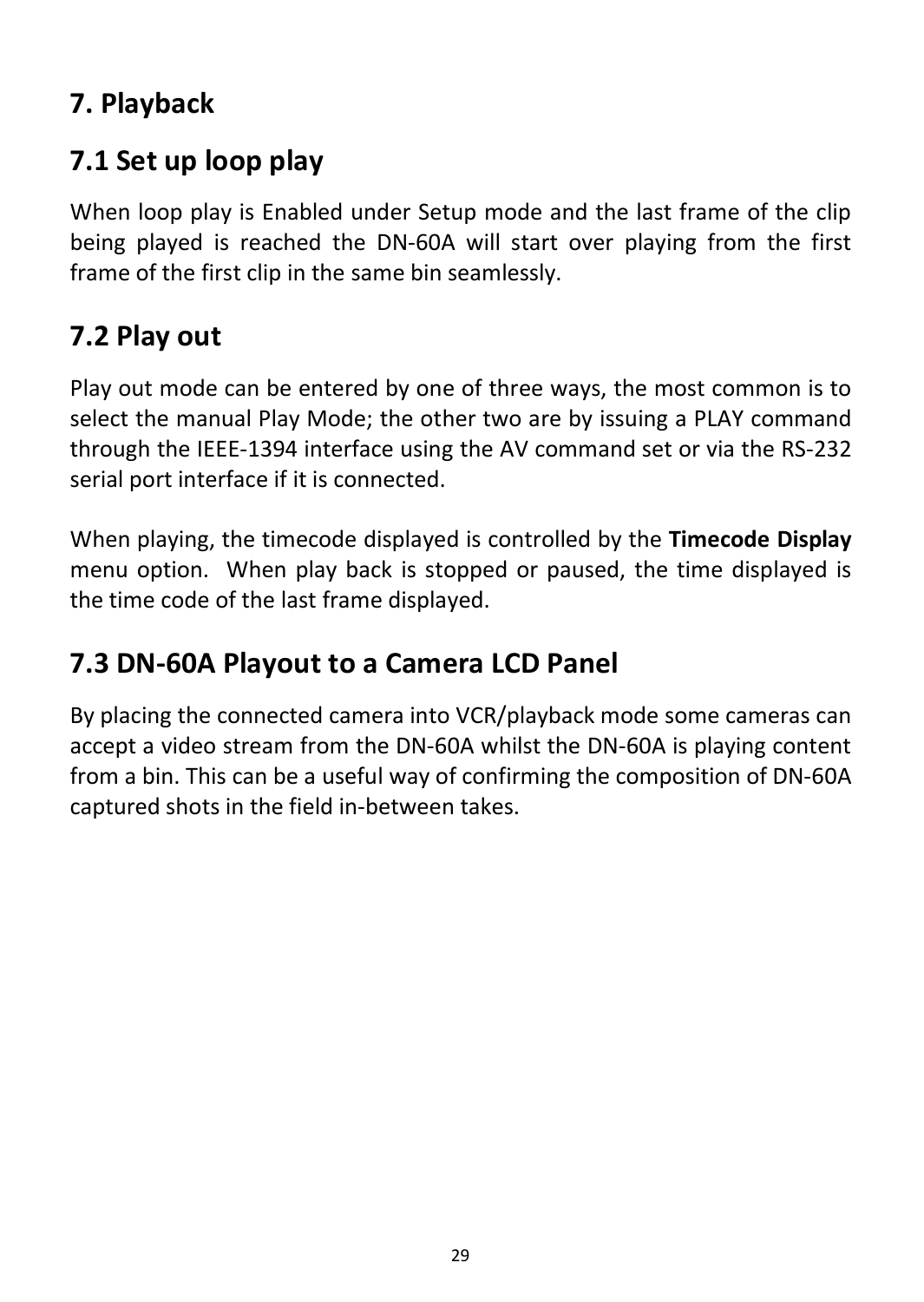### <span id="page-29-0"></span>**8. Before transferring the CF card to a computer**

Prior to using the DN-60A CF card with a computer and seeing your video as files instead of clips the **MAKE MEDIA FILES** menu process under **TOOLS** mode must be undertaken otherwise the computer may see a blank card.

This menu operation prepares the recorded video content on the CF card to be seen by a computer by building pre-selected file wrappers around the recorded content and emulating the chosen computer file system. It takes roughly 1 minute to prepare 1 hour worth of video.

### <span id="page-29-1"></span>**8.1 CF Card Connection to a Computer**

When the DN-60A CF card is presented to a computer it appears to the computer as a drive volume and not as a video device. The connection to the computer is via the computers own CF card slot or an attached CF card reader. When the DN-60A CF card is seen the volume name is shown as *Datavideoxx were xx is a value between 0 and 99*.

### <span id="page-29-2"></span>**8.2 DN-60A File naming scheme**

After the **Make Media Files** conversion is performed, all bins that contained video on the CF card will appear to the computer as folders named BINxx where xx represents the DN-60A BIN number ranging from 01 to 99.

Inside each BIN folder, each clip will be represented as a file with a file extension depending on the type chosen prior to recording (eg .avi, .mov .mxf and .m2t). Each file will be named **BxxCnnyy** where xx again represents the bin number and nn represents the Clip number ranging from 01 to 99. The number yy is the number of the spilt file caused by the FAT32 2GB limitation.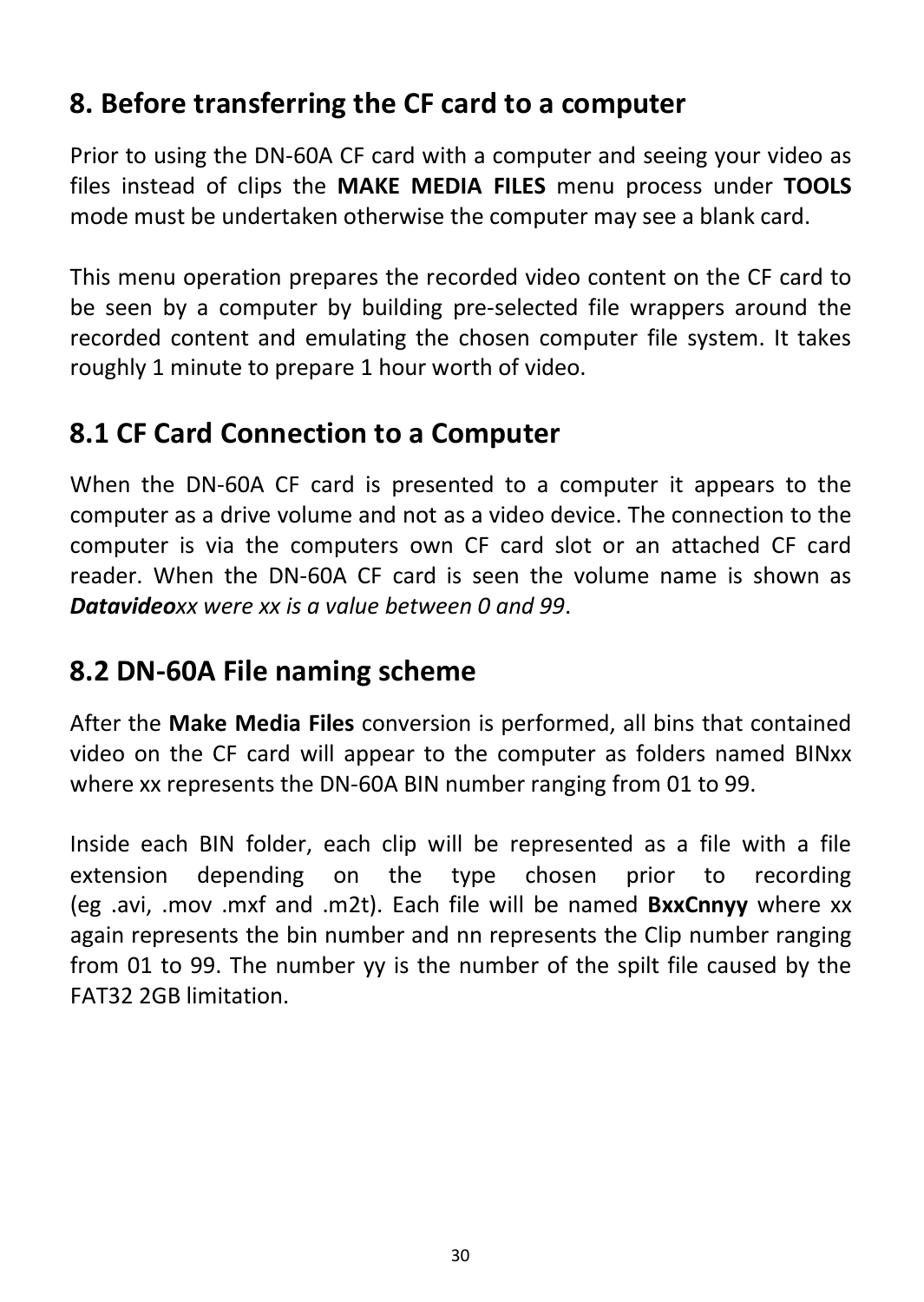# <span id="page-30-0"></span>**9. Qualified DN-60A CF Cards and Max Recording Times**

Not all CF cards on general sale are optimised for video applications. Certain cards may look to be compatible but may provide un-reliable results when reading or writing DN-60A video data.

Datavideo have tested and recommend using only CF media that has been qualified for use with this product.

For the latest list of qualified cards, see [https://datavideocorporation.desk.com/customer/en/portal/articles/215654](https://datavideocorporation.desk.com/customer/en/portal/articles/2156549-dn-60-cf-card-compatibility-list) [9-dn-60-cf-card-compatibility-list](https://datavideocorporation.desk.com/customer/en/portal/articles/2156549-dn-60-cf-card-compatibility-list)

Below for convenience is an initial list of CF media that you may wish to consider.

|                | <b>CF Card</b> |           | <b>Size</b> | <b>Max Record Time Approx</b> |            |
|----------------|----------------|-----------|-------------|-------------------------------|------------|
| <b>Brand</b>   | <b>Name</b>    | Data Rate |             | DV25, HDV<br>DVC Pro 25       | DVC Pro 50 |
| <b>SanDisk</b> | Extreme III    | 30MB/sec  | 2GB         | 7 mins                        | 3 mins     |
| SanDisk        | Extreme III    | 30MB/sec  | 8GB         | 30 mins                       | 15 mins    |
| <b>SanDisk</b> | Ultra          | 30MB/sec  | 16GB        | 1 Hour                        | 30 mins    |

**Example:** 133x relates to a transfer speed of 133 x 150KB/sec = 19,950KB/s or approx. 20MB/sec.

For further advice on qualified CF media please contact support at your local dealer or Datavideo office.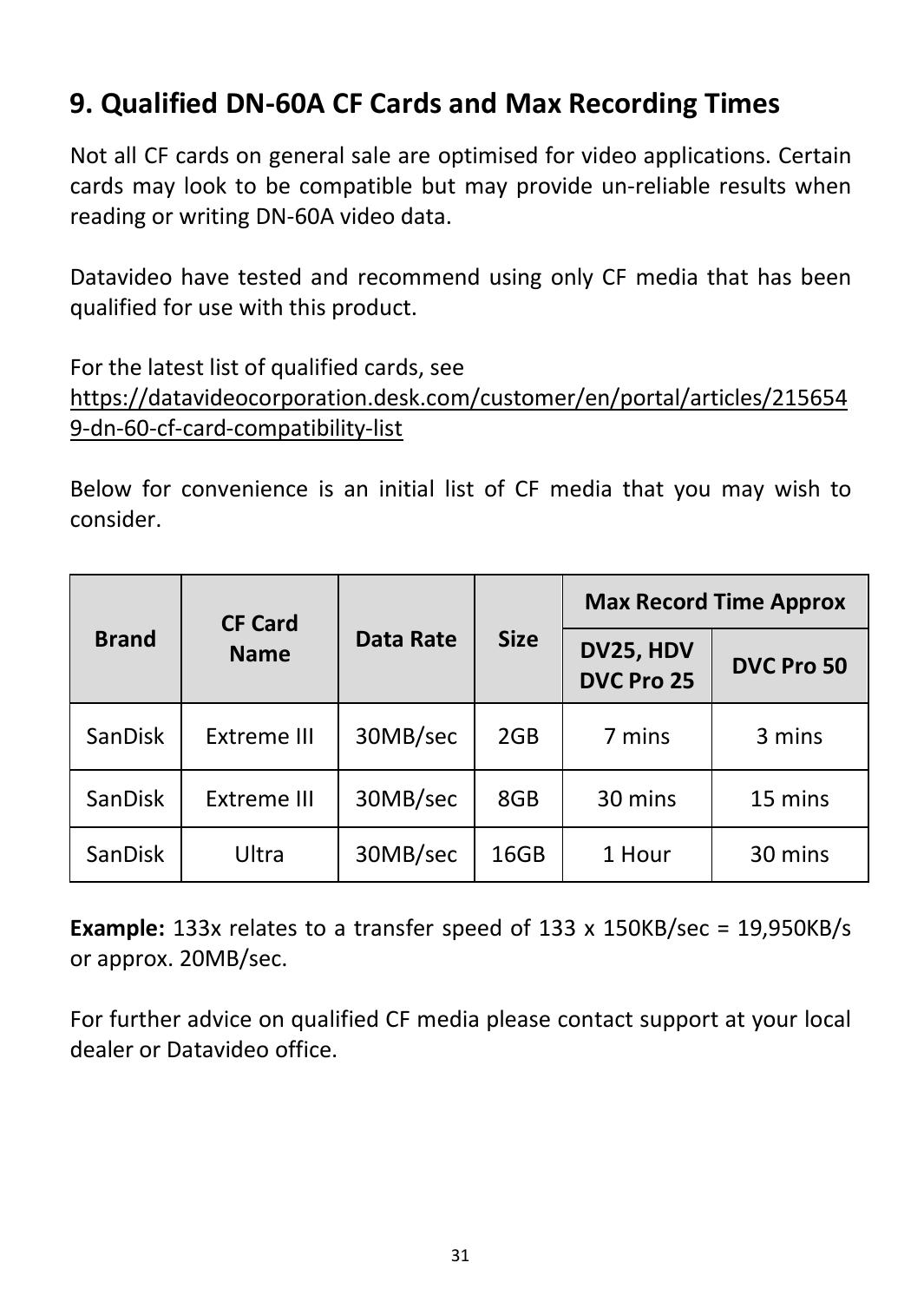# <span id="page-31-0"></span>**10. Updating DN-60A Firmware**

From time to time Datavideo may release new firmware to either add new features or to fix reported bugs in the current DN-60A firmware. Customers can update the DN-60A firmware themselves if they wish or they can contact their local dealer or reseller for assistance should they prefer this method.

This page describes the firmware update process, it should take *approximately 15 minutes total time to complete*.

Once started *the update process should not be interrupted in any way* as this could result in a non-responsive unit.

#### **As well as a working DN-60A you will need:**

- $\triangleright$  The latest Firmware update for the DN-60A. This can be obtained from your local Datavideo office or dealer.
- $\triangleright$  The DN-60A power supply.
- A blank qualified\* **UDMA 6 CF card with capacity up to 32GB**
- $\triangleright$  A CF card reader if your computer does not already have CF card slot fitted.
- $\triangleright$  A PC or Mac computer.

The DN-60A formatted CF card appears to the computer as a disk volume and not as a video device. The connection to the computer is done via the CF card slot in the computer or an attached CF card reader. The DN-60A CF card volume name is shown as *Datavideoxx (xx* is a value between 0 and 99).

#### **To update the DN-60A's firmware:**

- 1. Use a UDMA 6 CF card that is 32 GB or less to update the DN-60A.
- 2. Disconnect any IEEE-1394/DV/HDV cable from the DN-60A.
- 3. Ensure the DN-60A power adapter is supplying power to the DN-60A during the upgrade process.
- 4. Unzip the **DN-60A 2010.XX.XX.zip** folder and copy the file **flash** to your computer desktop so it is easy to locate.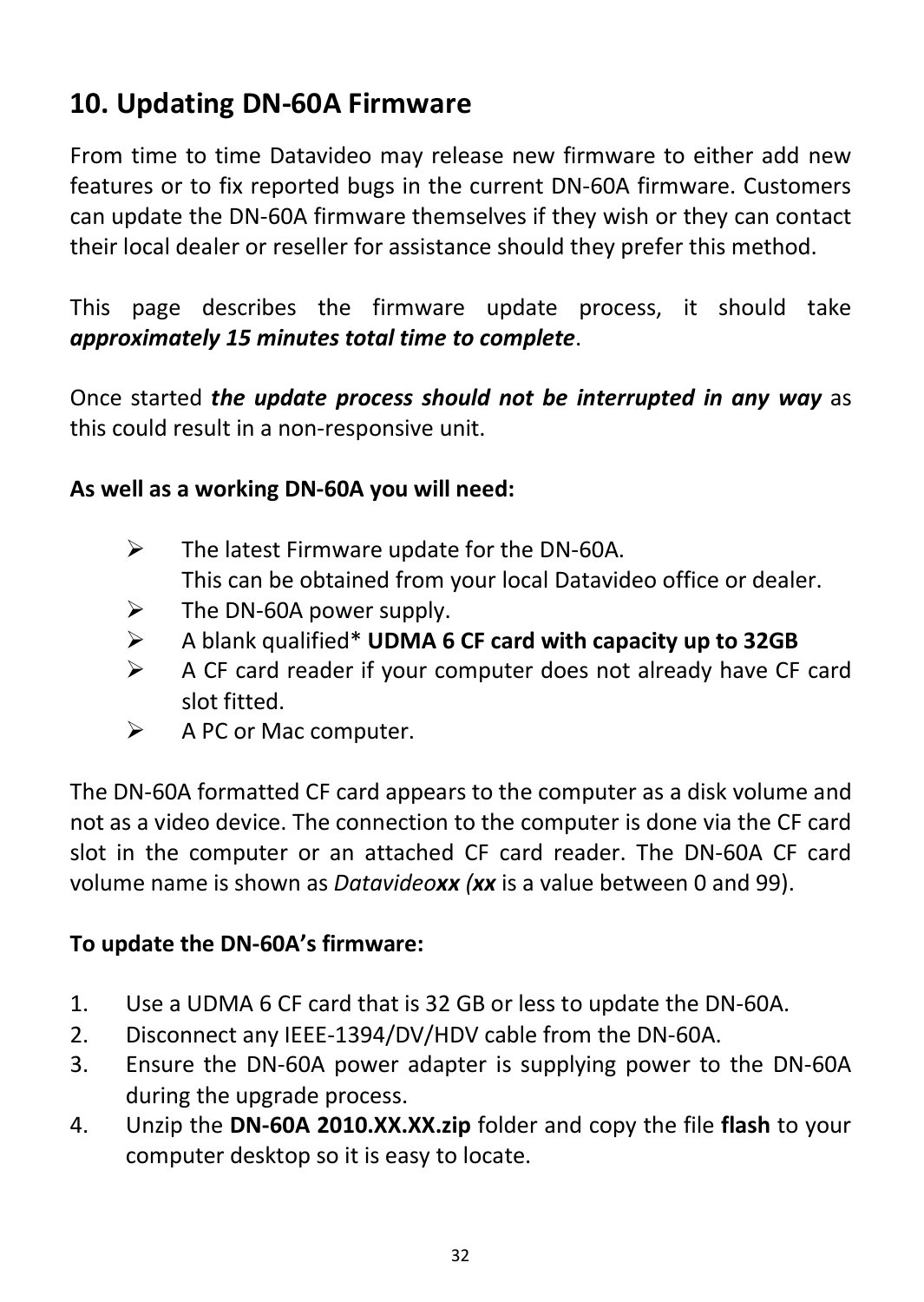- 5. Use the DN-60A to format the CF card to **FAT32**, once formatted switch off the DN-60A.
- 6. Eject the CF card from the DN-60A using the button next to it and attach it to the computer using a CF card reader or slot
- 7. Copy the file now called **flash** from your computer desktop to the DN-60A formatted CF card.
- 8. Insert the CF card back into the DN-60A and then turn the unit on.
- 9. At the DN-60A menu enter the **Tools menu** and choose the **Upgrade Firmware** option.
- 10. Confirm **yes** at the question **are you sure?**
- 11. The unit should now update itself. **Please wait** until the process ends and the units display has returned to the Home Screen showing the Record Mode option.
- 12. Now look at the **Firmware Revision** option under the DN-60A **Tools menu** to confirm the new firmware number is now shown.

*\*WARNING: Once the option has been selected, DO NOT turn power off until the firmware has been updated. If the update is prematurely ended the recorder will be made inoperable.*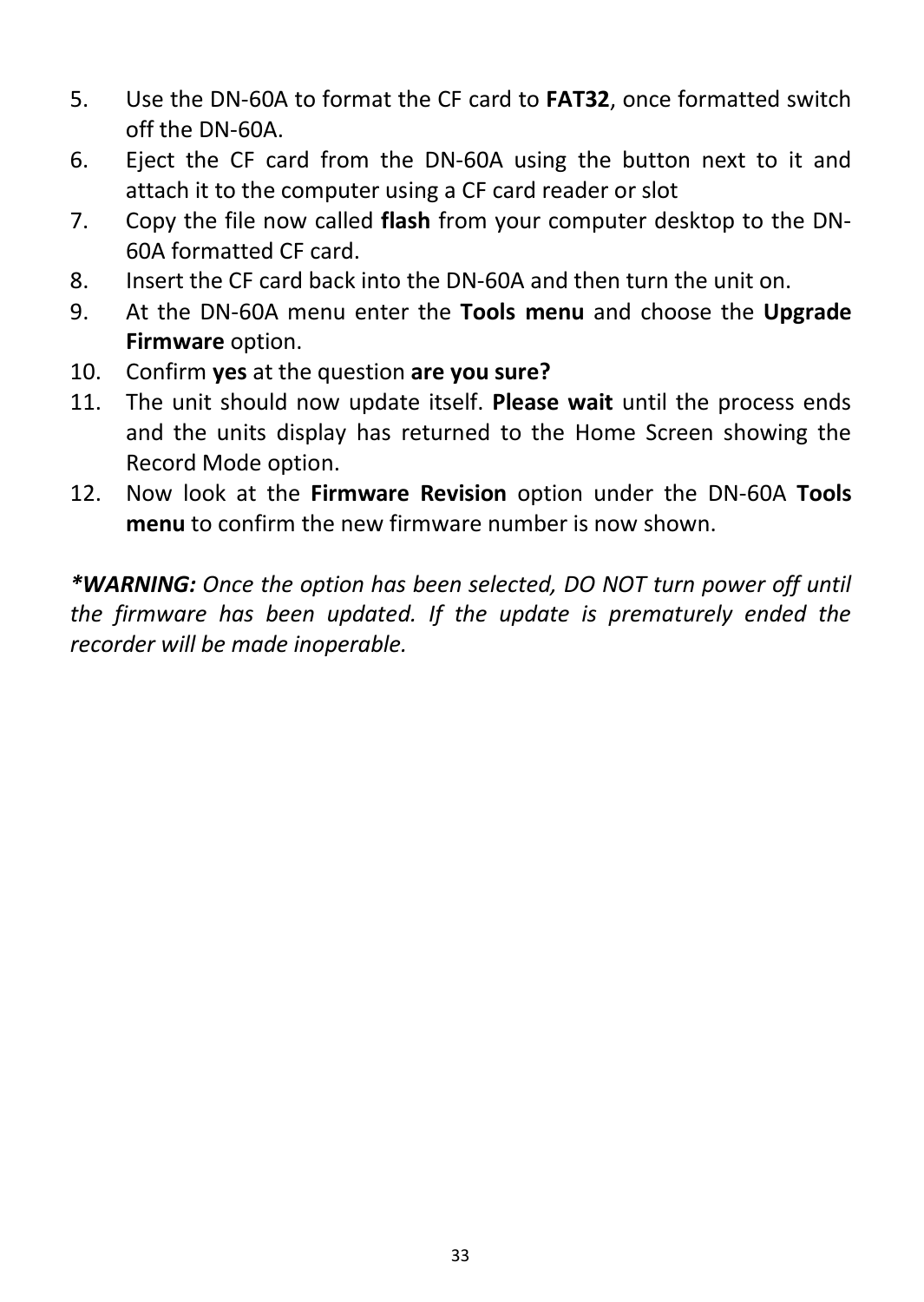# <span id="page-33-0"></span>**11. DN-60A RS-232 Controller Command Set**

Rev 3.1 July 29, 2006

#### **Communication Format:**

| Mode:             | No synchronization                                    |
|-------------------|-------------------------------------------------------|
| Character Length: | 1 start bit + 8 data bits + 1 parity bit + 1 stop bit |
| Data Rate:        | 38,400 Baud                                           |
| Parity:           | Odd                                                   |

#### **Command Format:**

CMD1, CMD2, Data bytes …, Checksum byte

A Command is made up of two address bytes, CMD1 and CMD2, a variable number of Data bytes (Data from 0 up to 15) and a Checksum byte. The Checksum byte is the modulo 256 sum of all preceding bytes. The most significant nibble of the CMD1 byte represents the command group. The least significant nibble represents the number of Data bytes to follow the CMD2 byte.

#### **Command Protocol:**

CMD1, CMD2, Data bytes …., Checksum byte Response: ACK

Other than the sense command, the unit will respond to all commands affirmatively by sending a three byte acknowledgement (ACK) if the Checksum is valid. If the Checksum is not valid, the DN-60A will ignore the command. Most commands will be responded to within 8 msec. However, a PLAY command from an idle state will result in response delay of up to 700 msec. During this busy time, all commands will be ignored.

| <b>Command</b> | Name                  | Response       | Name        |
|----------------|-----------------------|----------------|-------------|
|                | <b>System Control</b> |                |             |
| 00h. 11h. 11h  | Device Type           | 12h, 11h, 00h, | Device Type |
|                | Reauest               | 00h. 23h       |             |

#### **Summary List of Commands**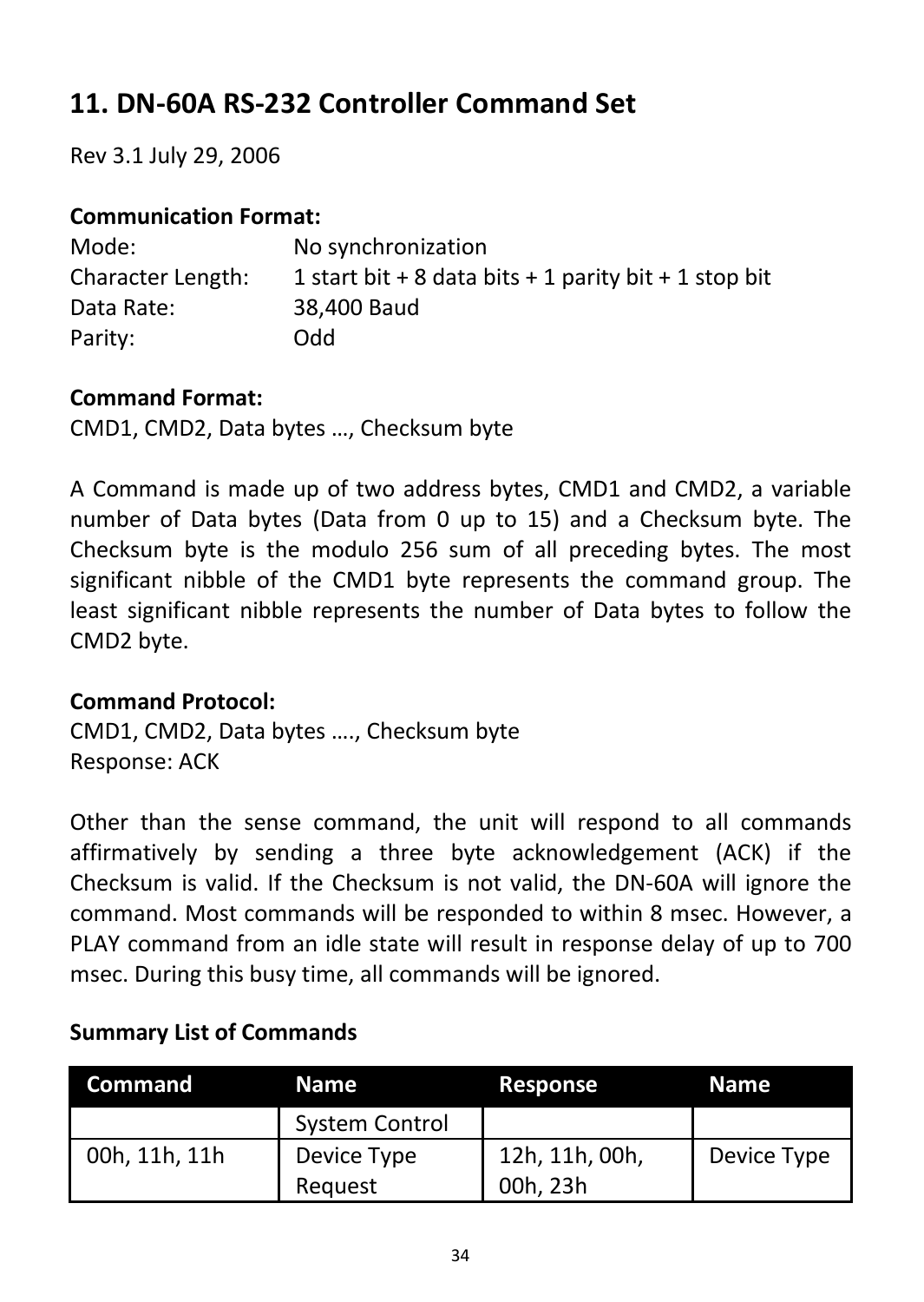| 01h, F1h, 01, F3h          | Next Bin                       | 10h, 01h, 11h | <b>ACK</b> |
|----------------------------|--------------------------------|---------------|------------|
| 01h, F2h, 01h,<br>F4h      | Previous Bin                   | 10h, 01h, 11h | <b>ACK</b> |
| 02h, F5h, 08h,<br>00h, FFh | Disable Loop<br>Play           | 10h, 01h, 11h | <b>ACK</b> |
| 02h, F5h, 08h,<br>01h, 0h  | Enable Loop<br>Play            | 10h, 01h, 11h | <b>ACK</b> |
| 01h, F0h, XXh,<br>csum     | Select Bin                     | 10h, 01h, 11h | <b>ACK</b> |
| 01h, F3h, XXh,<br>csum     | Select and<br><b>Empty Bin</b> | 10h, 01h, 11h | <b>ACK</b> |
|                            | Transport<br>Control           |               |            |
| 20h, 00h, 20h              | Stop                           | 10h, 01h, 11h | <b>ACK</b> |
| 20h, 01h, 21h              | Play                           | 10h, 01h, 11h | ACK        |
| 20h, 02h, 22h              | Record                         | 10h, 01h, 11h | ACK        |
| 20h, 0Dh, 2Dh              | Eject                          | 10h, 01h, 11h | ACK        |
| 20h, 10h, 30h              | <b>Fast Forward</b>            | 10h, 01h, 11h | ACK        |
| 20h, 20h, 40h              | <b>Fast Rewind</b>             | 10h, 01h, 11h | ACK        |
| 20h, 13h, 34h              | Frame Step<br>Forward          | 10h, 01h, 11h | ACK        |
| 20h, 24h, 44h              | Frame Step<br>Reverse          | 10h, 01h, 11h | <b>ACK</b> |
| 21h, 11h, nnh,<br>csum     | Jog Forward                    | 10h, 01h, 11h | <b>ACK</b> |
| 21h, 12h, nnh,<br>csum     | Variable<br>Forward            | 10h, 01h, 11h | <b>ACK</b> |
| 21h, 13h, nnh,<br>csum     | Shuttle Forward                | 10h, 01h, 11h | ACK        |
| 21h, 21h, nnh,<br>csum     | Jog Reverse                    | 10h, 01h, 11h | <b>ACK</b> |
| 21h, 22h, nnh,<br>csum     | Variable Reverse               | 10h, 01h, 11h | <b>ACK</b> |
| 21h, 23h, nnh,<br>csum     | Shuttle Reverse                | 10h, 01h, 11h | ACK        |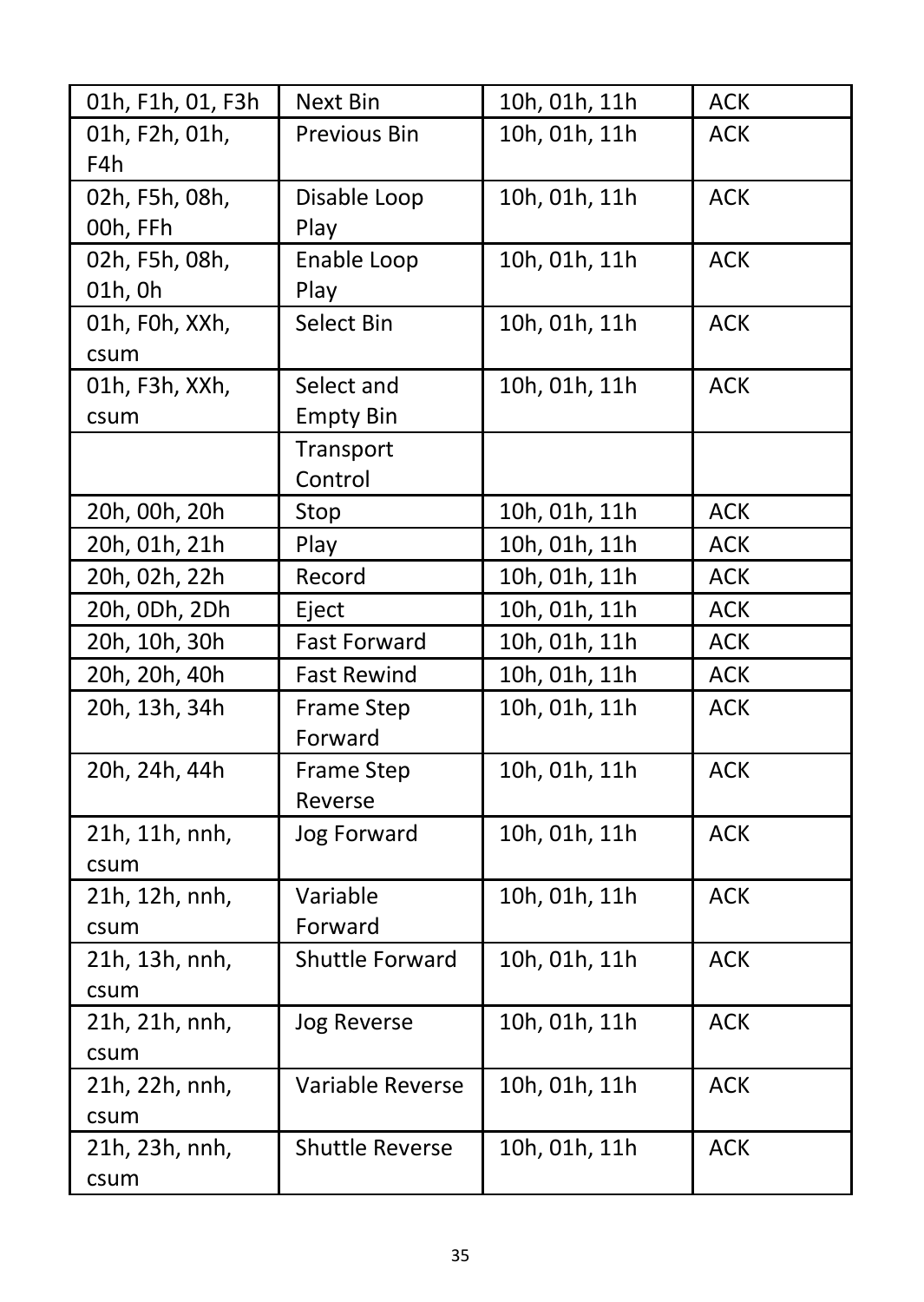| 21h, 11h, 00h,<br>32h | Play Pause             | 10h, 01h, 11h | ACK |
|-----------------------|------------------------|---------------|-----|
| 21h, F0h, nn,<br>csum | Select Bin and<br>Play | 10h, 01h, 11h | ACK |

#### <span id="page-35-0"></span>**11.1 Connector Pin Assignment**

Interface: 9 pin D-Sub female to 3.5mm Jack

The pin assignment of the Controller and DN-60/DN-60A is shown in the following table:

| 9 Pin D-Sub (P1)   |             |         | DN-60 3.5mm Jack (P2) |
|--------------------|-------------|---------|-----------------------|
| #9<br>#5           | Pin $2(Rx)$ | 2(RX)   |                       |
| C<br>-98<br>P1     | Pin $3(Tx)$ | 1 V-out | P <sub>2</sub>        |
| O<br>#1<br>#6<br>١ | Pin 5 (GND) | 3 (GND) |                       |

| 9 Pin D-Sub (P1)    |             |         | DN-60A 3.5mm Jack (P2) |
|---------------------|-------------|---------|------------------------|
| #9<br>#5            | Pin $2(Rx)$ | 4 (TX)  |                        |
| O<br>P <sub>1</sub> | Pin $3(Tx)$ | 2(RX)   | P2                     |
|                     | Pin 5 (GND) | 3 (GND) |                        |
| O<br>#6<br>#1       |             | 1 V-out |                        |

# <span id="page-35-1"></span>**11.2 System Control**

#### **00h, 11h Device Type request**

The response is 00, 00 indicating Quick Capture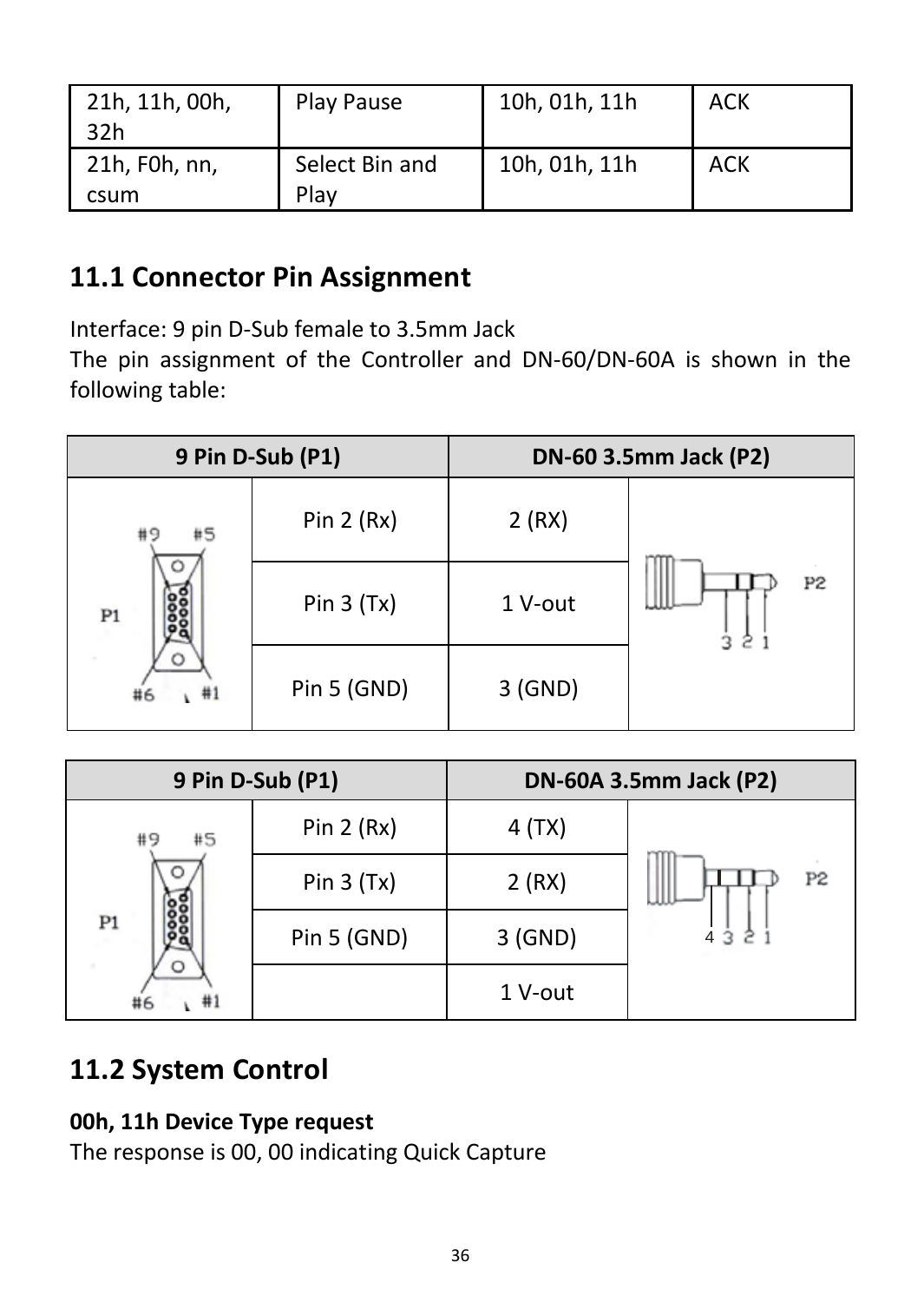#### **01h, F1h, 01, F3h Next Bin**

When this command is issued from the Idle state the next bin is selected. If the present bin is 99 then the next bin is 1.

#### **01h, F2h, 01h, F4h Previous Bin**

When this command is issued from the Idle state the previous bin is selected. If the present bin is 1 then the next bin is 99.

#### **02h, F5h, 08h, 00h, FFh Disable Loop Play**

When this command is issued from the Idle state the Loop Play feature is disabled. Loop Play is where the the last play command is repeated from its beginning when the end is reached.

#### **02h, F5h, 08h, 01h, 0h Enable Loop Play**

When this command is issued from the Idle state the Loop Play feature is enabled. Loop Play is where the the last play command is repeated from its beginning when the end is reached.

#### **01h, F0h, XXh Select Bin XX**

When this command is issued from the Idle state bin XX is selected. XX varies between 1 and 99. Illegal bins are ignored.

#### **01h, F3h, XXh Select and Empty Bin XX**

When this command is issued from the Idle state bin XX is selected and **all of its content is permanently deleted**. XX varies between 1 and 99. Illegal bins are ignored.

#### <span id="page-36-0"></span>**11.3 Sense Request**

#### **61h, 0Ch, 04h Current Time Sense**

Requests the Time code data. The unit responds with 4 bytes indicating the present time code in Binary-Coded-Decimal. The first byte holds the frame number, the second byte holds the seconds, the third the minutes and the fourth the hour. In the play state, the time code returned is the time associated with the current frame being played, in the record state, the time code returned represents the elapsed time recorded in the present bin.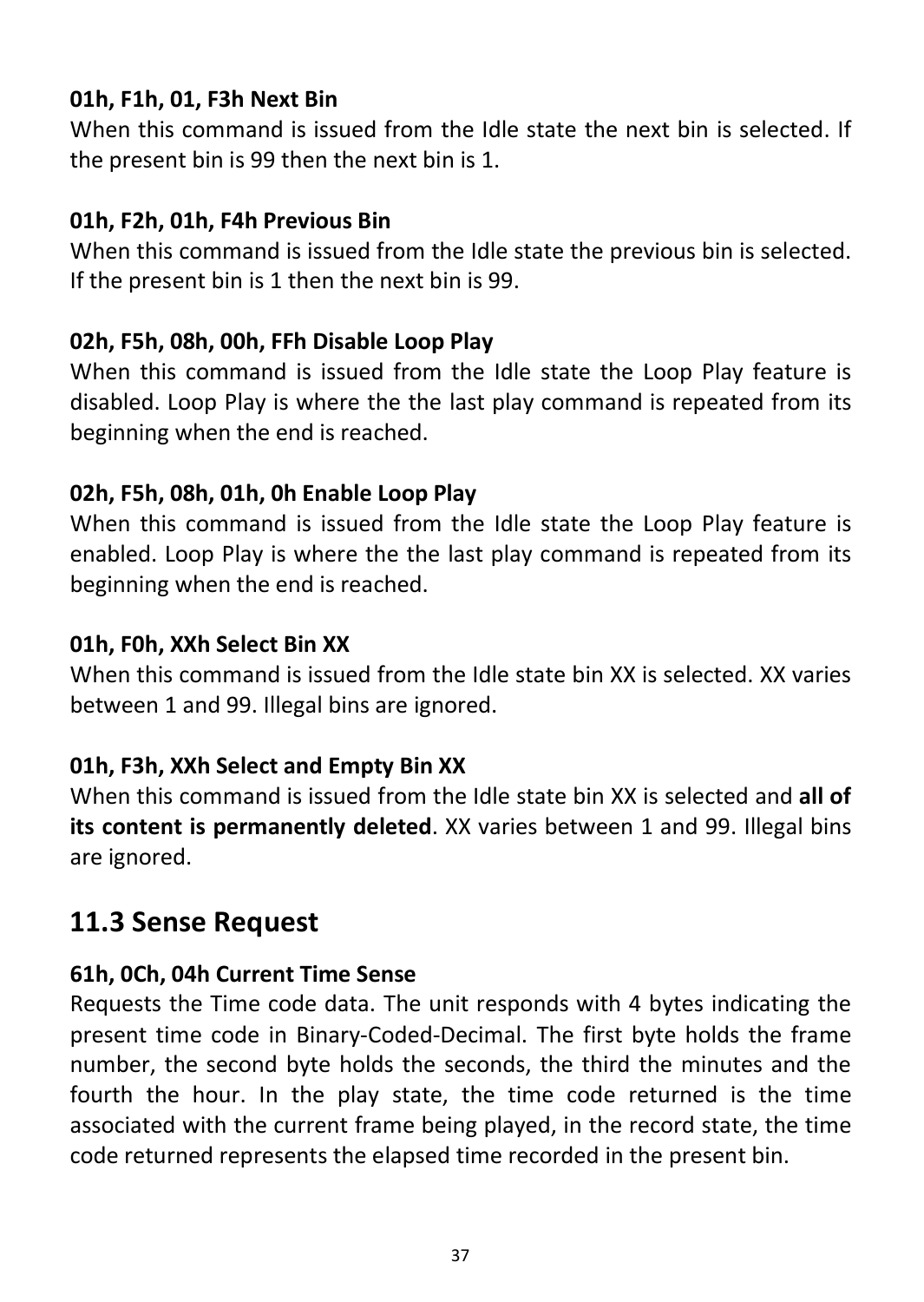| Command        | Name                 | Response           | <b>Name</b>       |
|----------------|----------------------|--------------------|-------------------|
| 61h, OCh, 04h, | <b>Current Time</b>  | 74h, 00h,          | Time Code         |
| 71h            | Sense                | TC(3:0), csum      |                   |
| 61h, 20h, OL,  |                      | 7Lh, 20h, Stat(L), |                   |
| csum           | <b>Status Sense</b>  | csum               | Status            |
| 61h, F0h, 04h, | <b>Current Frame</b> | 74h. 00h.          | Frame Offset      |
| 55h            | Offset               | FO(3:0), csum      |                   |
| 61h, F1h, 01h, | <b>Current Bin</b>   | 61h, 00h, nn,      | <b>Bin Number</b> |
| 53h            |                      | csum               |                   |

#### **24h, F1h, nn Play Offset nn**

Frame Offset number nn is played. The number nn is made up of 4 binary encoded bytes and sent out with the least significant byte first. This command may be issued from the idle state or any other Play state. *Note:* Frame Offset are represented in absolute frame numbers where the first frame of the bin is 0.

#### **24h, F2h, nn Play from Offset nn**

Content of the present bin is played at 1x speed starting at Frame Offset nn. This command may be issued from the Idle state or any other Play state.

#### **24h, F3h, bb, nn Select Bin and Play Offset**

Bin number bb is selected and Frame Offset number nn is played. This command may be issued from the idle state or any other Play state.

#### **24h, F4h, bb, nn Select Bin and Play from Offset**

Content of the bin number bb is played at 1x speed starting at Frame Offset nn. This command may be issued from the idle state or any other Play state.

#### **24h, F5h, nn Play to Offset nn**

Content of the present bin is played at 1x speed starting from present Frame Offset until Frame Offset nn at which point it pauses. Frame Offset nn is 4 bytes and starts with the LSB. This command may be issued from the idle state or any other Play state.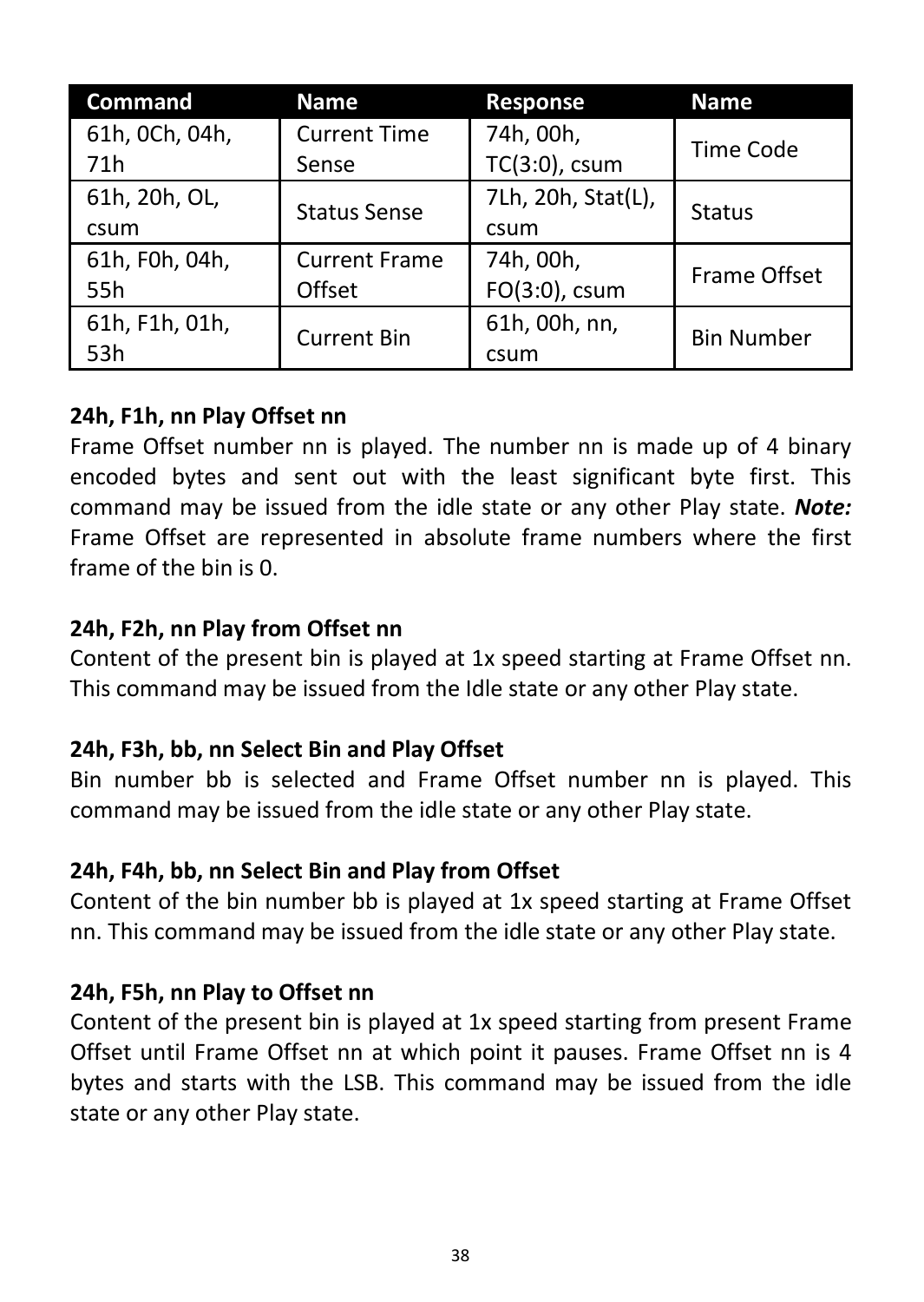#### **25h, F5h, bb, nn Select Bin and Play to Offset**

Content of the bin number bb is played at 1x speed starting at Frame Offset 0 to Frame Offset nn then pause. Frame Offset nn is 4 bytes and starts with the LSB. This command may be issued from the idle state or any other Play state.

#### **29h, F5h, bb, nn, ee Select Bin and Play from Offset to Offset**

Content of the bin number bb is played at 1x speed starting at Frame Offset nn to Frame Offset ee then pause. Frame Offsets nn and ee are 4 bytes and start with the LSB.

#### <span id="page-38-0"></span>**11.4 Transport Control**

#### **20h, 00h, Stop**

The unit enters the idle state. In the A2D, the outputs reflect the video source as selected by the Front Panel.

#### **20h, 01h Play**

Content of the present bin is played at 1x speed. This command may be issued from the idle state or any other Play state.

#### **20h 02h Record**

The video is recorded from the selected source onto the current Bin. This command may be issued only from the idle state.

#### **20h, 10h Fast Forward**

A play state where video is played at the highest speed of 32x in the forward direction.

#### **20h, 20h Fast Rewind**

A play state where video is played at the highest speed of 32x in the reverse direction.

NOTE: When receiving one of the following commands (JOG, VARIABLE or SHUTTLE ), the unit will play forward or backward according to the speed data.

The first data byte may only be a maximum of 80:

Play Speed=10(nn/32-2)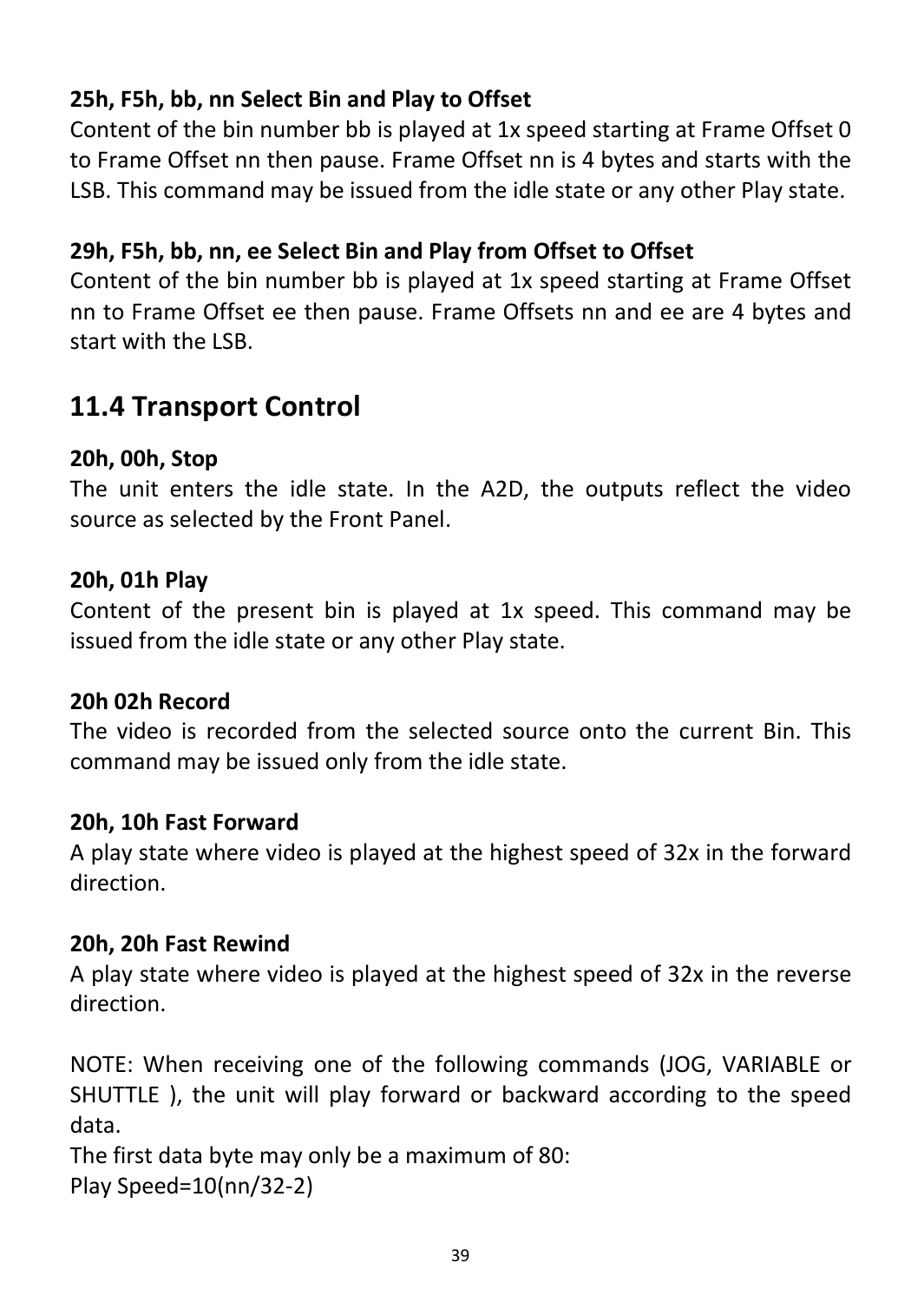Note that setting nn to 0 will result in pausing the unit.

#### **21h, 11h, nnh Jog Forward**

#### **21h, 12h, nnh Variable Forward**

#### **21h, 13h, nnh Shuttle Forward**

A Play state where video is played at the commanded play speed as described above in the forward direction. **Note: Setting the speed to 0 causes the play to pause.**

#### **21h, 21h, nnh Jog Reverse**

#### **21h, 22h, nnh Variable Reverse**

#### **21h, 23h, nnh Shuttle Reverse**

A Play state where video is played at the commanded play speed as described above in the reverse direction. **Note: Setting the speed to 0 causes the play to pause.**

#### **21h, F0h, nnh Select Bin and Play**

Content of the bin number nn is played at 1x speed from the beginning. This command may be issued from the idle state or any other Play state

| Command        | Name                | Response      | <b>Name</b> |
|----------------|---------------------|---------------|-------------|
| 01h, F3h, XXh, | Select and          | 10h, 01h, 11h | ACK         |
| csum           | <b>Empty Bin</b>    |               |             |
|                | <b>Transport</b>    |               |             |
|                | Control             |               |             |
| 20h, 00h, 20h  | Stop                | 10h, 01h, 11h | <b>ACK</b>  |
| 20h, 01h, 21h  | Play                | 10h. 01h. 11h | <b>ACK</b>  |
| 20h, 02h, 22h  | Record              | 10h, 01h, 11h | <b>ACK</b>  |
| 20h, 0Dh, 2Dh  | Eject               | 10h, 01h, 11h | <b>ACK</b>  |
| 20h, 10h, 30h  | <b>Fast Forward</b> | 10h, 01h, 11h | ACK         |
| 20h, 20h, 40h  | <b>Fast Rewind</b>  | 10h, 01h, 11h | <b>ACK</b>  |
| 20h, 14h, 34h  | Frame Step          | 10h, 01h, 11h | ACK         |
|                | Forward             |               |             |
| 20h, 24h, 44h  | Frame Step          | 10h. 01h. 11h | <b>ACK</b>  |
|                | Reverse             |               |             |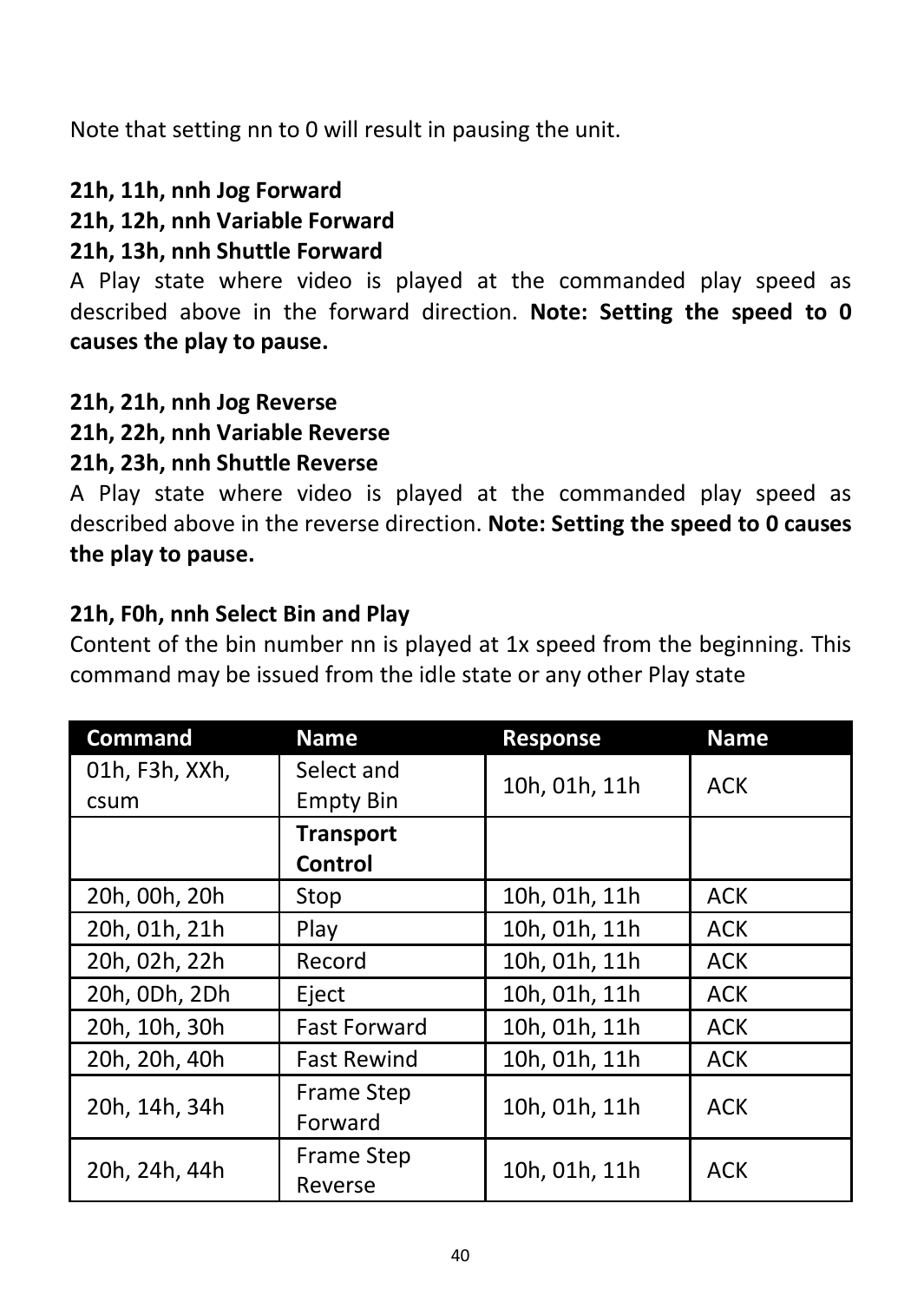| 21h, 11h, nnh,<br>csum                                               | Jog Forward                                         | 10h, 01h, 11h              | <b>ACK</b>       |
|----------------------------------------------------------------------|-----------------------------------------------------|----------------------------|------------------|
| 21h, 12h, nnh,<br>csum                                               | Variable<br>Forward                                 | 10h, 01h, 11h              | ACK              |
| 21h, 13h, nnh,<br>csum                                               | Shuttle Forward                                     | 10h, 01h, 11h              | ACK              |
| 21h, 21h, nnh,<br>csum                                               | Jog Reverse                                         | 10h, 01h, 11h              | ACK              |
| 21h, 22h, nnh,<br>csum                                               | Variable Reverse                                    | 10h, 01h, 11h              | ACK              |
| 21h, 23h, nnh,<br>csum                                               | <b>Shuttle Reverse</b>                              | 10h, 01h, 11h              | ACK              |
| 21h, 11h, 00h,<br>32h                                                | Play Pause                                          | 10h, 01h, 11h              | ACK              |
| 21h, F0h, nn,<br>csum                                                | Select Bin and<br>Play                              | 10h, 01h, 11h              | ACK              |
| 24h, F1h, nn (4<br>x), csum                                          | Play Offset                                         | 10h, 01h, 11h              | ACK              |
| 24h, F2h, nn (4<br>x), csum                                          | Play from Offset                                    | 10h, 01h, 11h              | ACK              |
| 24h, F3h, bb, nn<br>$(4 x)$ , csum                                   | Select Bin and<br>Play Offset                       | 10h, 01h, 11h              | ACK              |
| 24h, F4h, bb, nn<br>$(4 x)$ , csum                                   | Select Bin and<br>Play from Offset                  | 10h, 01h, 11h              | ACK              |
| 24h, F5h, nn (4<br>x), csum                                          | Play to Offset                                      | 10h, 01h, 11h              | ACK              |
| 25h, F5h, XXh,<br>YYh, YYh, YYh,<br>YYh, csum                        | Select Bin and<br>Play to Offset                    | 10h, 01h, 11h              | ACK              |
| 29h, F6h, XXh,<br>YYh, YYh, YYh,<br>YYh, ZZh, ZZh,<br>ZZh, ZZh, csum | Select Bin and<br>Play from Offset<br>Y to Offset Z | 10h, 01h, 11h              | ACK              |
|                                                                      | <b>Sense Request</b>                                |                            |                  |
| 61h, OCh, 04h,<br>71h                                                | <b>Current Time</b><br>Sense                        | 74h, 00h,<br>TC(3:0), csum | <b>Time Code</b> |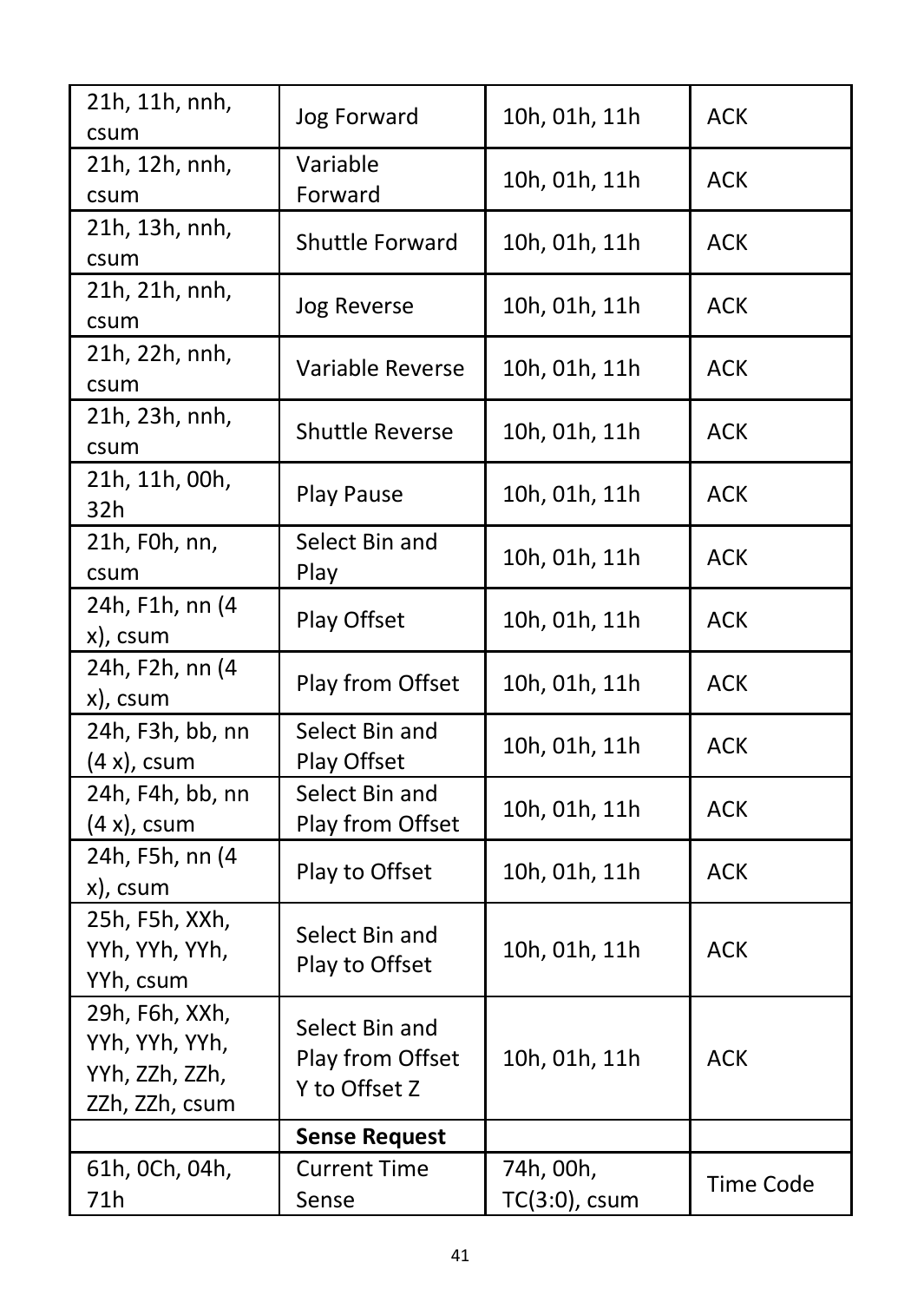# <span id="page-41-0"></span>**12. Specifications**

| Digital Video In/Out                       | IEEE-1394, 400Mbps max, 6-pin    |
|--------------------------------------------|----------------------------------|
| <b>Recording and Playback Formats</b>      |                                  |
| <b>Digital Input and Output</b>            | DV25, DVC Pro25, DVC Pro50,      |
|                                            | <b>HDV</b>                       |
| Recording time (minutes per 10GB)          |                                  |
| <b>DV25</b>                                | 46.3                             |
| <b>HDV</b>                                 | 49.4 at 1080i, 64.3 at 720p      |
| <b>Media File Format</b>                   |                                  |
| <b>DV25</b>                                | *.avi (Type II, Microsoft,       |
|                                            | Canopus), *.mov, *.mxf (OP1A)    |
| <b>HDV</b>                                 | $*$ m $2t$                       |
| <b>Operating File System Compatibility</b> | FAT32, NTFS                      |
| <b>Input Voltage Requirement</b>           | 12V typical, 5V min, 15V max     |
| Power Consumption @ 12V                    | Idle: 4.3W, Play/Record: 6W      |
|                                            | HDD mode: 5.3W                   |
| Size (W x H x D)                           | 4.65" x 3.09" x 1.51"            |
|                                            | (116mm x 78.5mm x 38.5mm)        |
| Weight                                     | DN-60A: 5.64oz (160g),           |
| <b>Temperature</b>                         |                                  |
| Operating                                  | +40°F to +104°F (+4°C to +40°C)  |
| <b>Non-Operating</b>                       | -40°F to +149°F (-40°C to +65°C) |
| Vibration                                  |                                  |
| Operating                                  | 1.0G (5-500 Hz)                  |
| <b>Non-Operating</b>                       | 5.0G (10-500 Hz)                 |
| <b>Shock</b>                               |                                  |
| Operating                                  | 250G (2 ms)                      |
| <b>Non-Operating</b>                       | 5,000 (0.5 ms)                   |